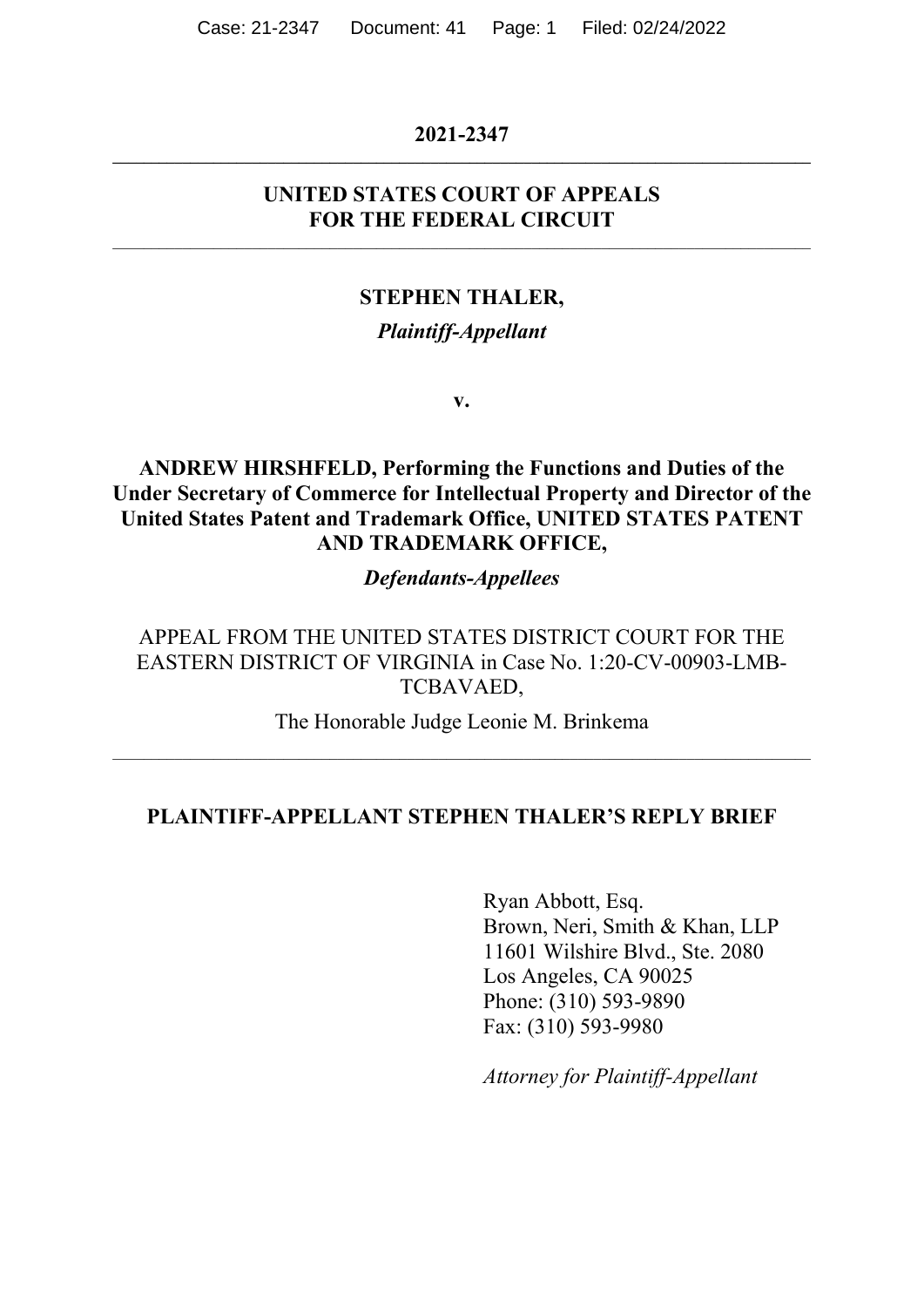# **TABLE OF CONTENTS**

# **Page**

| I.                                                                                                                              |
|---------------------------------------------------------------------------------------------------------------------------------|
| II.                                                                                                                             |
| The USPTO Improperly Divorces Context from the Interpretation<br>A.                                                             |
| of Plain Meaning, And Argues Against a Strawman That Thaler                                                                     |
| Ignores Plain Meaning, When Instead Intent and Context Show                                                                     |
|                                                                                                                                 |
| 1. The USPTO's Opposition Ignores Context Specific to the Patent<br>Act Which Is the Key to Understanding the Meaning of        |
|                                                                                                                                 |
| 2. Looking at the Provisions of the Patent Act As A Whole, the<br>Context Clearly Requires That an AI Can Be an Inventor Due To |
| <b>B.</b><br>The Patent Act's Purpose Is Critical For Understanding The                                                         |
|                                                                                                                                 |
| 1. Evolving Technology Can Render the Patent Act Ambiguous,<br><b>Necessitating Interpretation Consistent With Statutory</b>    |
|                                                                                                                                 |
| 2. Courts Look to Purpose to Interpret Ambiguous Statutes  12                                                                   |
| 3. Constitutional Avoidance Is Also Relevant for Interpretation                                                                 |
|                                                                                                                                 |
| $\mathbf{C}$ .<br>The USPTO Is Not Entitled to Skidmore Deference As It Has                                                     |
| Not Maintained a Interpretative View of Language It Maintains                                                                   |
|                                                                                                                                 |
| HL.                                                                                                                             |
|                                                                                                                                 |
|                                                                                                                                 |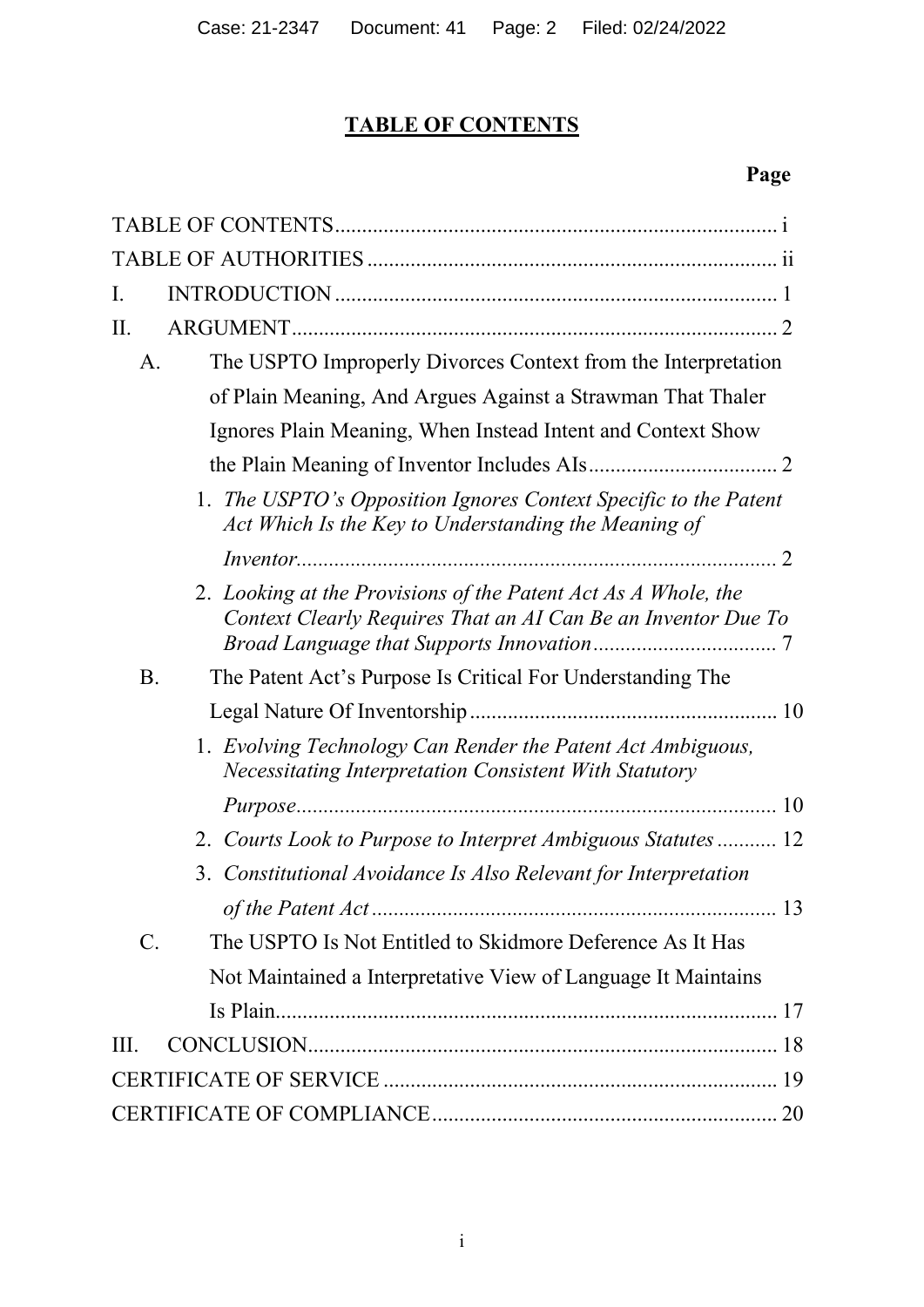# **TABLE OF AUTHORITIES**

# **Cases Page(s)**

| Animal Legal Def. Fund v. United States Dep't of Agric., |
|----------------------------------------------------------|
|                                                          |
| Ashford Univ., LLC v. Sec'y of Veterans Affs.,           |
|                                                          |
| BedRoc Ltd., LLC v. United States,                       |
|                                                          |
| Bonito Boats, Inc. v. Thunder Craft Boats, Inc.,         |
|                                                          |
| Clinton v. City of New York,                             |
|                                                          |
| Davis v. Michigan Dept. of Treasury,                     |
|                                                          |
| Demko v. United States,                                  |
|                                                          |
| Diamond v. Chakrabarty,                                  |
|                                                          |
| District of Columbia v. Carter,                          |
|                                                          |
| Eldred v. Ashcroft,                                      |
|                                                          |
| Figueroa v. United States,                               |
|                                                          |
| <i>Fisons plc v. Quigg,</i>                              |
|                                                          |
| Fort. Corp. v. United Artists Television, Inc.,          |
|                                                          |
| Google LLC v. Oracle Am., Inc.,                          |
|                                                          |
| Griffin v. Oceanic Contractors, Inc.,                    |
|                                                          |
| Horner v. Jeffrey,                                       |
|                                                          |
| Mohamad v. Palestinian Auth.,                            |
|                                                          |
| Rex v. United States,                                    |
|                                                          |
| Robinson v. Shell Oil Co.,                               |
|                                                          |
|                                                          |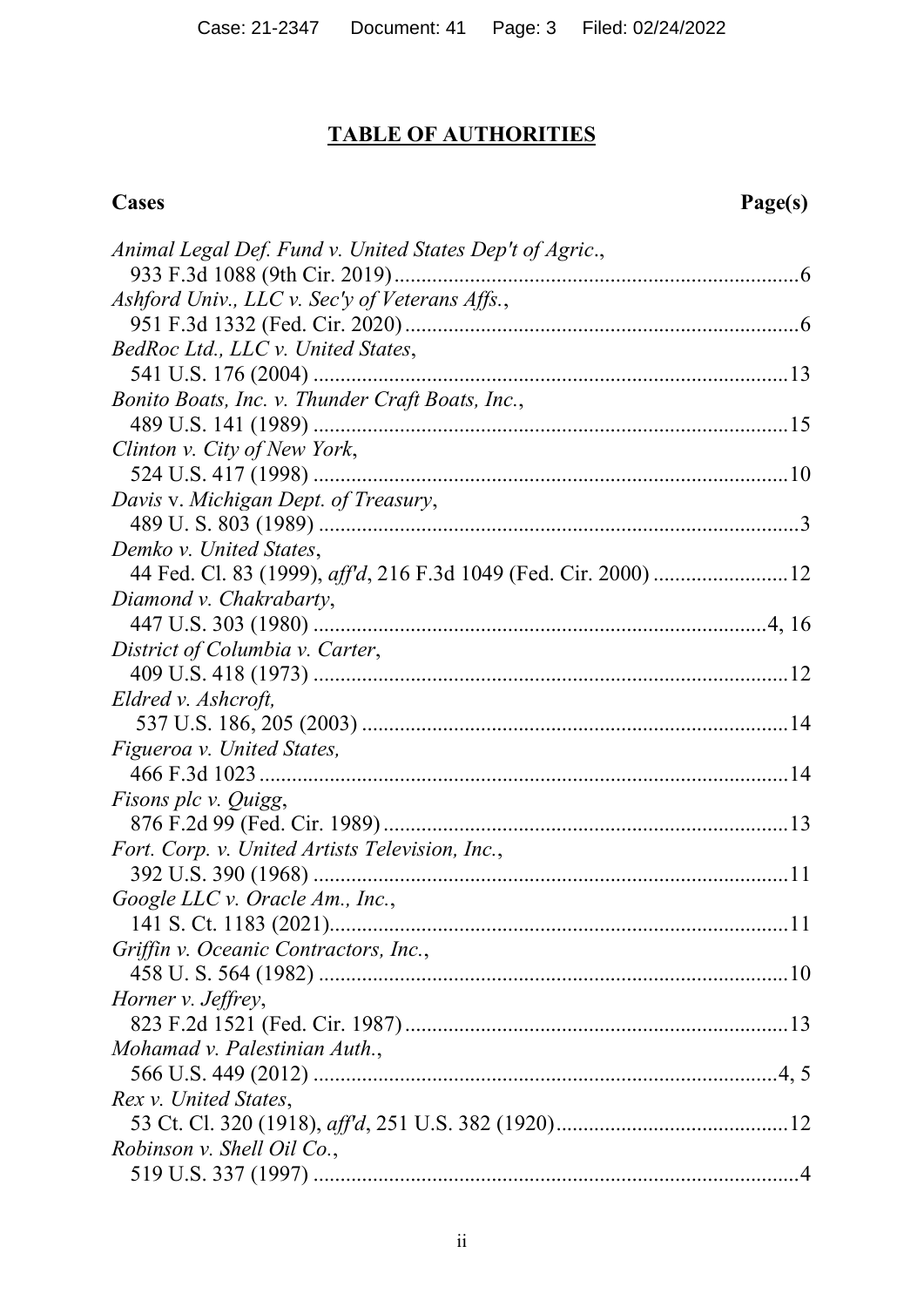| Sandoz Inc. v. Amgen Inc.,                             |  |
|--------------------------------------------------------|--|
|                                                        |  |
| Selman v. United States,                               |  |
|                                                        |  |
| Skidmore v. Swift & Co.,                               |  |
|                                                        |  |
| Sony Corp. of America v. Universal City Studios, Inc., |  |
|                                                        |  |
| Twentieth Century Music Corp. v. Aiken,                |  |
|                                                        |  |
| Tyler v. Cain,                                         |  |
|                                                        |  |
| Veterans4You LLC v. United States,                     |  |
|                                                        |  |
| Yates v. United States,                                |  |
|                                                        |  |
|                                                        |  |

# **Statutes**

# **Other Authorities**

| https://dictionary.cambridge.org/us/dictionary/english/individual3               |  |
|----------------------------------------------------------------------------------|--|
| Joe Matal, A Guide to the Legislative History of the America Invents Act: Part I |  |
|                                                                                  |  |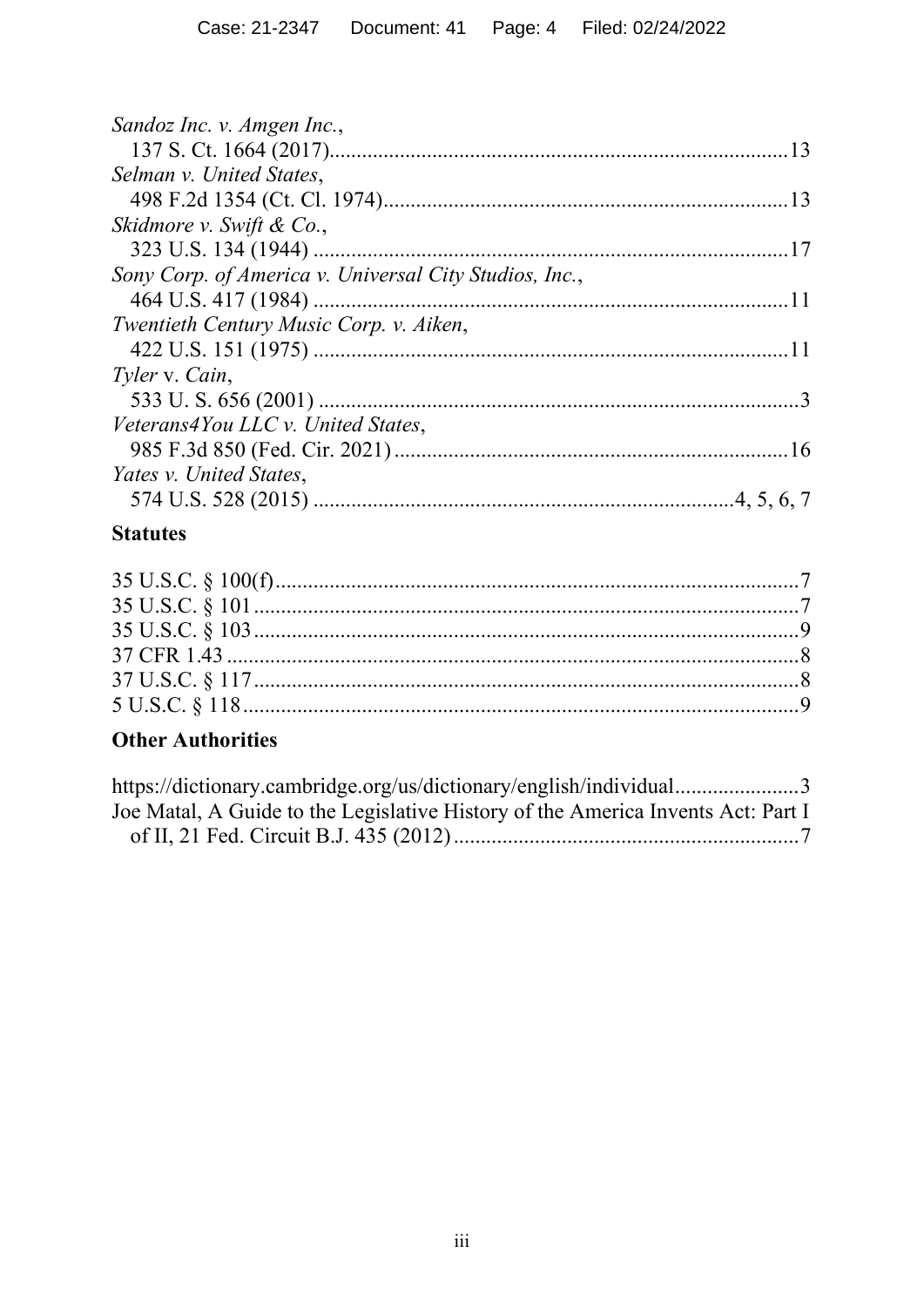#### **I. INTRODUCTION**

The USPTO's argument that the Patent Act's language is clear requires disregarding context and Congressional intent. This approach is rightly prohibited as a manner of statutory construction because language cannot be properly understood when it is divorced from context and purpose. It is the opposite of the methodology proscribed in all the relevant precedent including the cases cited by the USPTO. The Supreme Court, in reviewing the Patent Act, has found clarity in Congress' desire to use broad, open language to prevent ossified, parochial constructions that could disincentivize scientific progress.

The USPTO reveals the post-hoc, mercurial nature of its supposedly "plain reading" by significantly altering its own analysis since its final agency action. It opened that action by relying on words like "whoever," an approach which it has now explicitly jettisoned. The USPTO's sudden and unexplained tactical change not only demonstrates why the agency is owned no deference, it also shows how tenuous its position is.

To properly understand the meaning of "inventor" and "individual" and whether an AI can be an inventor, one must do more than the USPTO urges the Court must consider at the context of words *within* the Patent Act. The context of the Patent Act makes it clear that Congress intended inventor to have a broad definition. It is not disputed that DABUS was the inventor of the patent applications as a matter of fact, and the fact that technology has evolved to the point where machines can function as inventive entities requires an interpretation of the Patent Act consistent with that reality. The alternative is not only internally inconsistent, but it also produces an absurd result.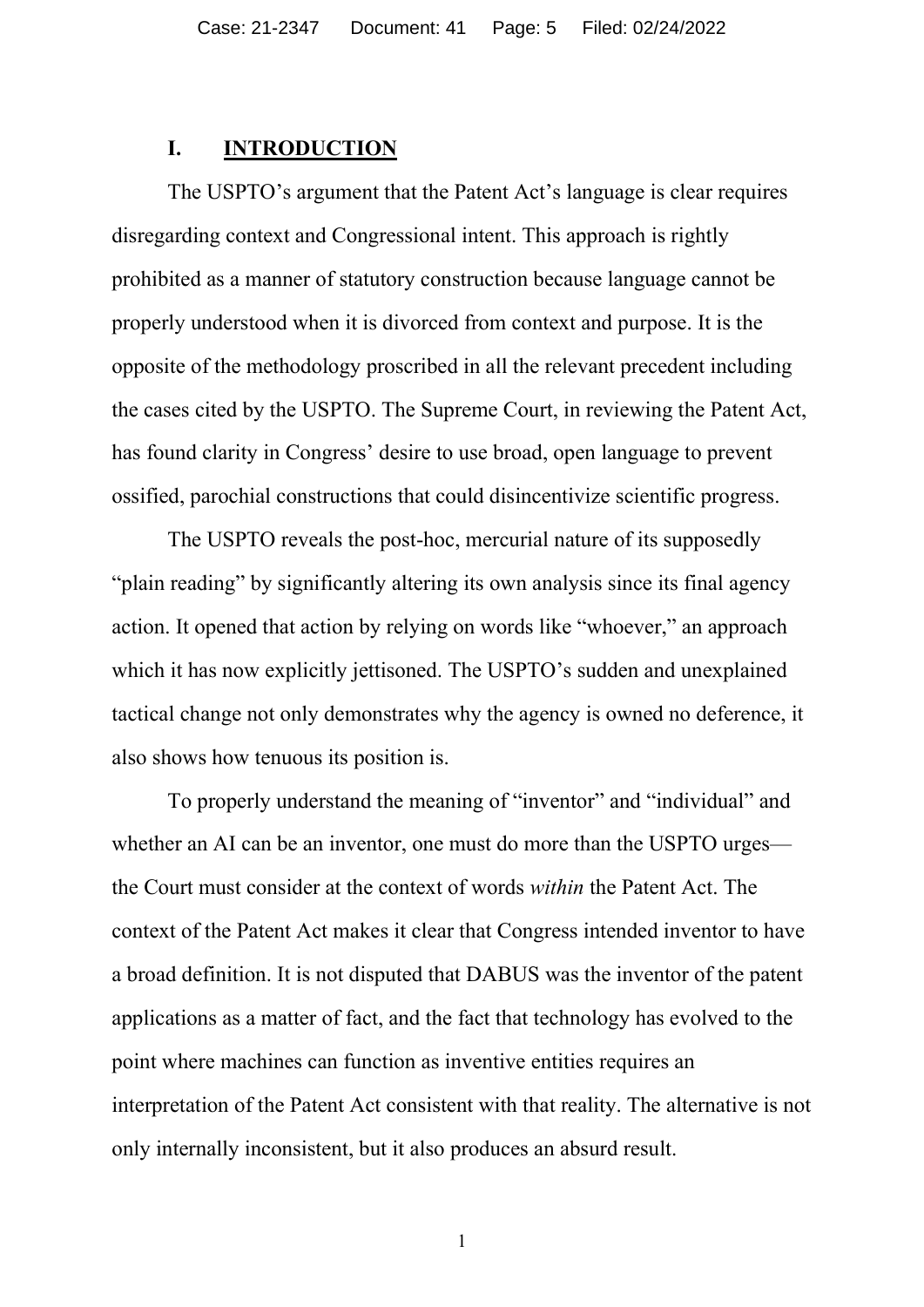Alternately, if the Court holds that the statutory language is ambiguous, and the Supreme Court has noted that such ambiguity can be caused by evolving technology, the purpose of the Patent Act itself must be considered. As the USPTO notes, the Act was amended by the Leahy-Smith America Invents Act ("AIA") to "to ensure that the patent system in the twenty-first century reflects the constitutional imperative" of the Patent and Copyright Clause (see U.S. CONST. Art. I, § 8, cl. 8) to further innovation and "to correct flaws in the system" that Congress had identified. H.R. RPT. 112-98, at 68-69 (June 1, 2011). Yet, the USPTO is now arguing for an interpretation that would prohibit protection for an entire field of innovation. This defies the Constitutional mandate, the purpose of the Patent Act, and the purpose of the AIA.

Statutory construction is a more nuanced practice than the USPTO acknowledges, presenting this as a simple case with plain, simple language. Even plain meaning requires a holistic view of words that are used, the context in which those words are used, and the intent behind those words. Taking this holistic view, it is clear that an AI can be an inventor.

- **II. ARGUMENT**
	- **A. The USPTO Improperly Divorces Context from the Interpretation of Plain Meaning, And Argues Against a Strawman That Thaler Ignores Plain Meaning, When Instead Intent and Context Show the Plain Meaning of Inventor Includes AIs**
		- 1. *The USPTO's Opposition Ignores Context Specific to the Patent Act Which Is the Key to Understanding the Meaning of Inventor*

Appellant argues that statutory language is either clear only in context and in line with the statutory intent, or if not, ambiguous. Individual words must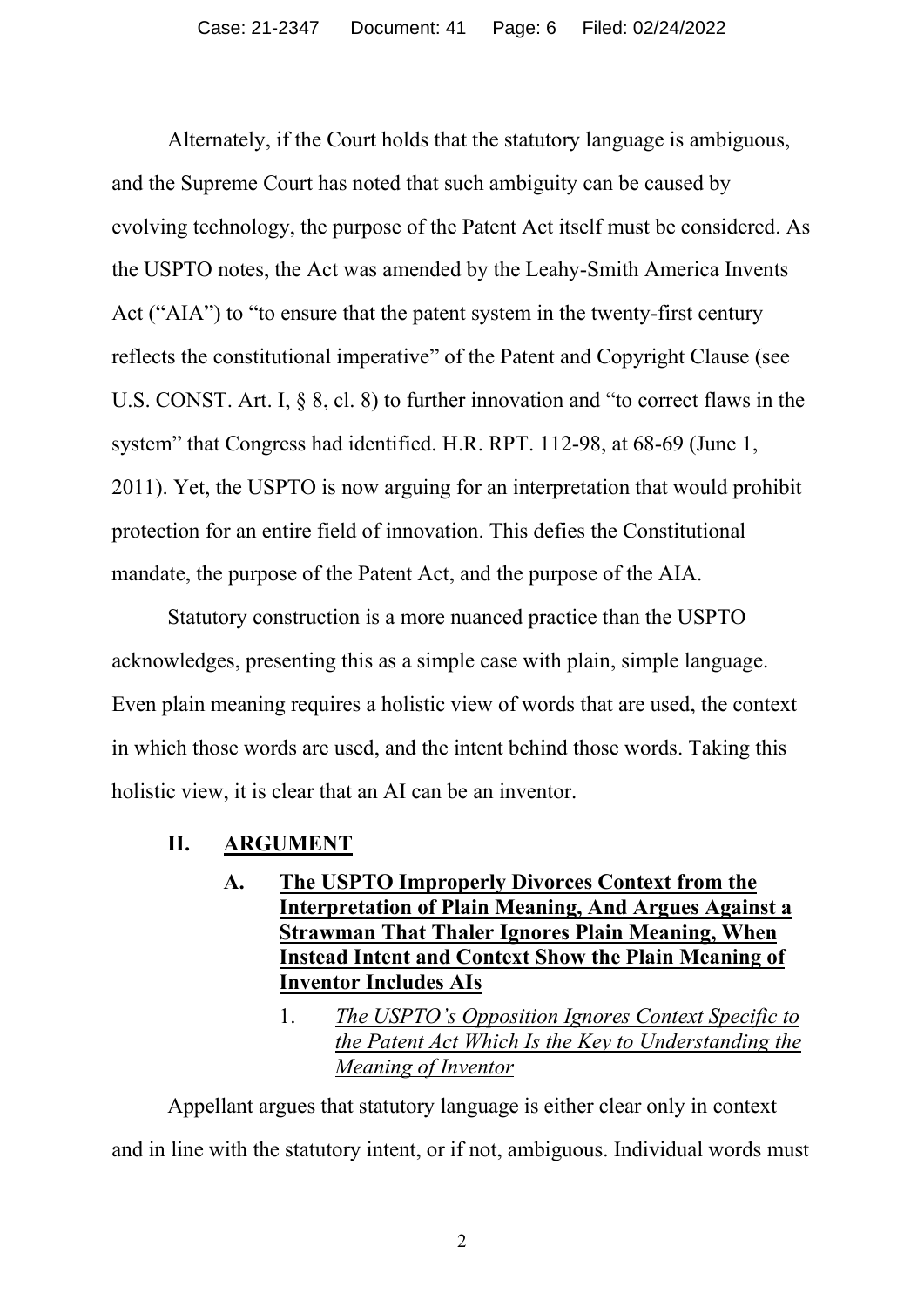be interpreted "in their context and with a view to their place in the overall statutory scheme." *Davis* v. *Michigan Dept. of Treasury*, 489 U. S. 803, 809 (1989). Courts "do not… construe the meaning of statutory terms in a vacuum." *Tyler* v. *Cain*, 533 U. S. 656, 662 (2001).

The USPTO's sole argument is based on plain language, but they argue that because their interpretation is correct that Thaler therefore seeks to set plain language aside. To the contrary of USPTO's statement in its Opposition, Thaler has never suggested that the Court should "ignore" the plain language of the Act. (Resp. Br. at  $16.$ )<sup>1</sup> Thus, the entire tenor of Appellee's brief is misleading and not addressed to Thaler's actual arguments.

As noted by the USPTO, "inventor" is defined in the Act, but "individual" is not.<sup>2</sup> The USPTO argues that because "individual" has been interpreted to mean a human being in other contexts, that it can have no other meaning in the Patent Act, even though the context is entirely different.

"Whether a statutory term is unambiguous, however, does not turn solely on dictionary definitions of its component words. Rather, '[t]he plainness or ambiguity of statutory language is determined [not only] by reference to the language itself, [but as well by] the specific context in which that language is used, and the broader context of the statute as a whole.' *Yates v. United States*,

<sup>1</sup> Appellant actually wrote, "Setting aside plain language, USPTO has provided no evidence, case law, statutory law, or any other authority that would indicate that Congress intended to prohibit patents on AI-Generated Inventions." (Opening Br. At 20.) In context, this is making the same point—that without a plain language argument, the USPTO has no ground to stand on.

<sup>&</sup>lt;sup>2</sup> Individual has multiple dictionary definitions, which can include meaning "a thing." See, e.g.,

https://dictionary.cambridge.org/us/dictionary/english/individual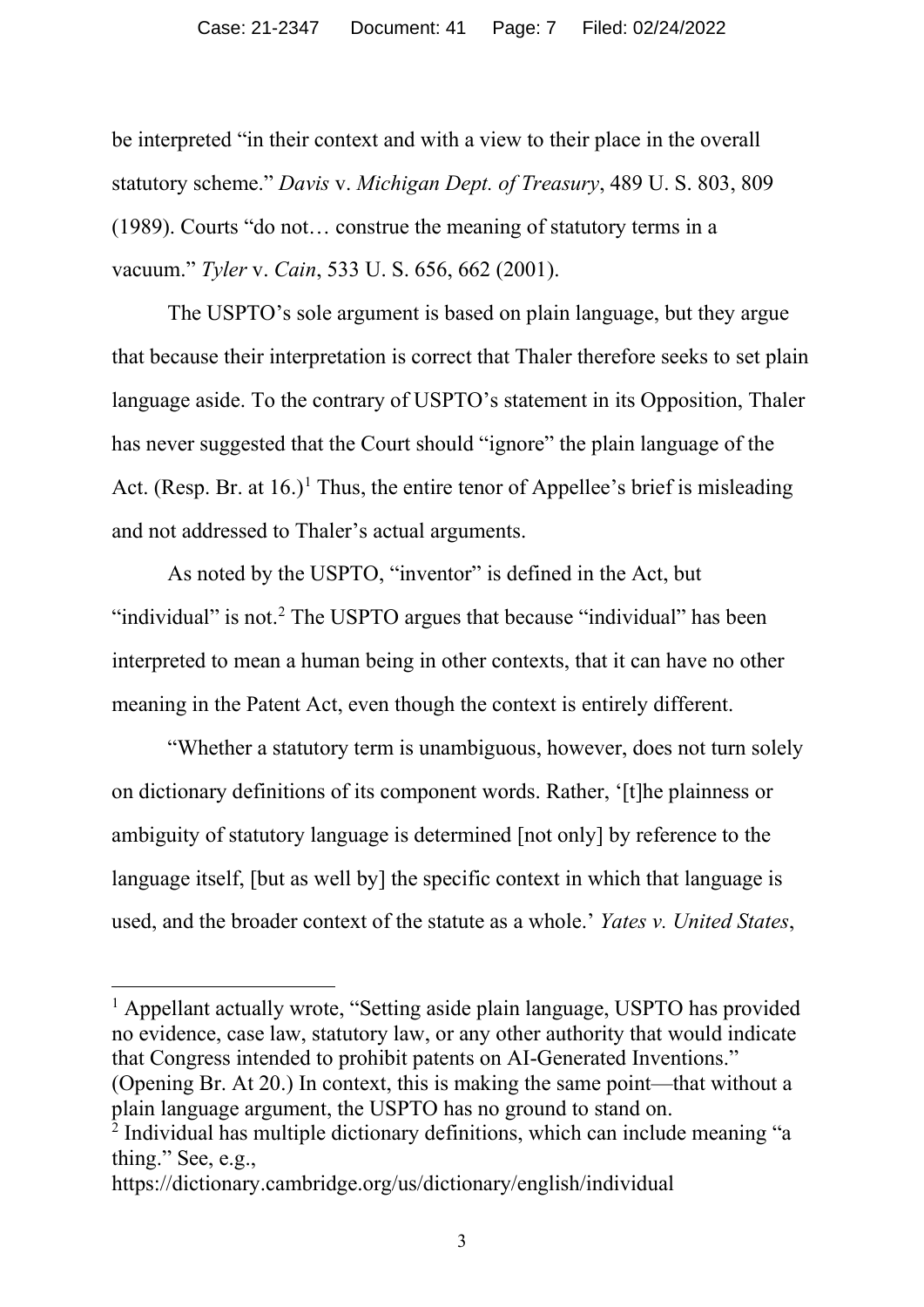574 U.S. 528, 537 (2015) (quoting *Robinson v. Shell Oil Co.*, 519 U.S. 337, 341 (1997).)

The holding in *Diamond* is in line with this reasoning, namely that the intent and overall thrust of a statute can make language clear and support a plain reading that may not be in line with the literal dictionary definition of words. Instead of addressing this point, the USPTO misinterprets the Appellant's argument along with the holding and analysis in *Diamond*, rendering their attempt at distinguishing this case unavailing. One must read the intent and language together, not at odds, but interwoven as in *Diamond* to find the clear, broader meaning of "individual" and "inventor." "The subject-matter provisions of the patent law have been cast in broad terms to fulfill the constitutional and statutory goal of promoting 'the Progress of Science and the useful Arts' with all that means for the social and economic benefits envisioned by Jefferson. Broad general language is not necessarily ambiguous when congressional objectives require broad terms." *Diamond v. Chakrabarty*, 447 U.S. 303, 315 (1980). What the USPTO attempts to frame as mere "policy argument" is instead an understanding of context and Congressional intent which is necessary to the proper resolution of this appeal.

The USPTO relies on statutes containing the word "individual" that, in context, refer to human beings. Pointing to the Torture Victim Protection Act (TVPA), the USPTO cites *Mohamad* in which the use of individual was determined to be a human, when the entire context and purpose of the TVPA made that clear. *See Mohamad v. Palestinian Auth.*, 566 U.S. 449, 455–56 (2012) ("The Act's liability provision uses the word 'individual' five times in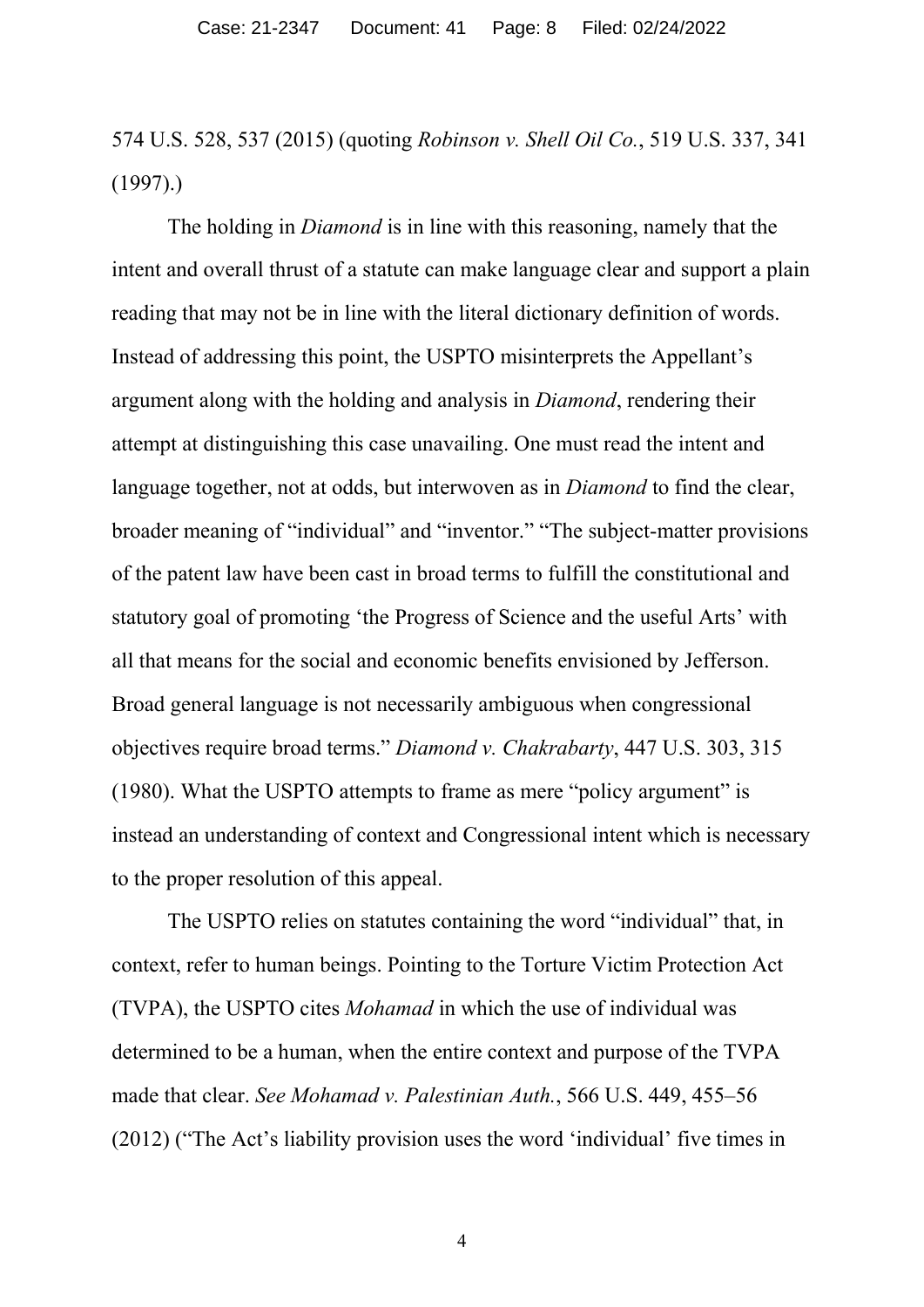the same sentence: once to refer to the perpetrator . . . and four times to refer to the victim.") Given the context and usage, there is no other logical result in *Mohamed.* 

However, this interpretation does *not* apply to the Patent Act. *Mohamed* made it clear that its interpretation of "individual" was not universally applicable, because "Congress remains free . . . to give the word a broader or different meaning. But . . . there must be *some* indication that Congress intended such result." *Mohamad v. Palestinian Auth.*, 566 U.S. at 455. As fully set forth in the Brief, the Patent Act is replete with these indications, because, as found in *Diamond*, the language itself is broad with a clear objective.

The USPTO hand-waves the argument in the Brief regarding the term "whoever," having general application (Opening Br. at 19), claiming it was not used in the specific definition itself. (Resp. Br. at 23 n. 4.) Yet, this was a primary basis for the USPTO's decision to deny both patent applications; it even bolded the word "whoever." (Appx347, Appx598.) This plainly disregards the rule set forth in *Mohamed,* in which the Court looked to context outside of the definition, with discussion of the perpetrator and victims as individuals. *Mohamed* 566 U.S. at 455.

In addition, *Mohamed* cannot be properly understood without also incorporating the rule from *Yates*, which shows that context is king. *See, e.g., Yates v. United States*, 574 U.S. at 532 (holding a fish is not a "tangible object," as that term is used in 18 U.S.C. § 1519). The reason *Yates* concluded that a fish is not a tangible object, an absurd result if one relies exclusively on a dictionary, is because of a "contextual reading," that tied a "tangible object" to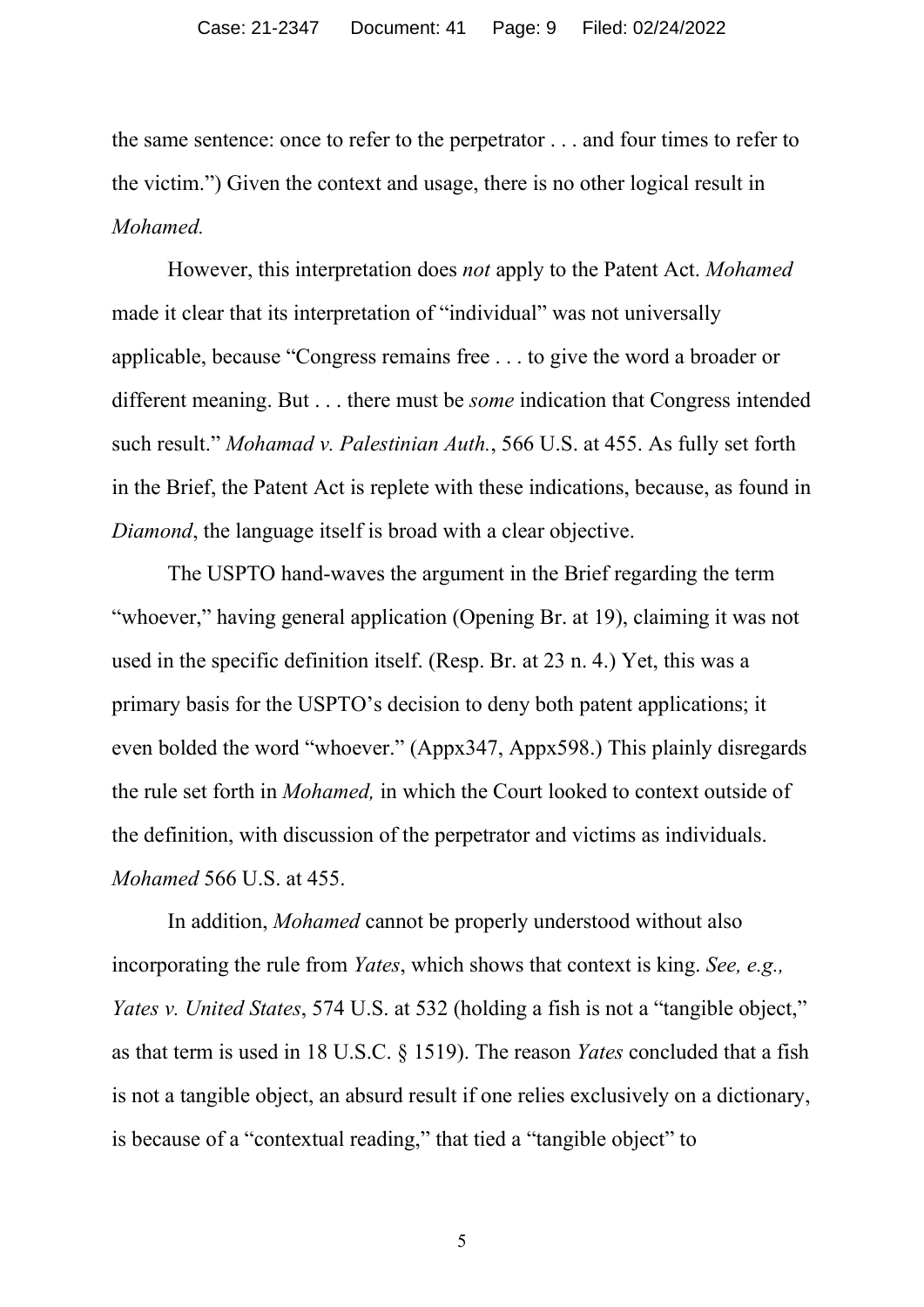"surrounding words," as well as the placement within the broader act and related provisions enacted at the same time. *Id*. at 536.

Even when trying to distinguish another case making this point in Appellant's brief, *Ashford Univ*, the USPTO must accept that a "statutory scheme" is an important part of the interpretative equation. But they ignore their own constitutionally mandated statutory scheme to promote progress. *Ashford Univ., LLC v. Sec'y of Veterans Affs.*, 951 F.3d 1332, 1342 (Fed. Cir. 2020) ("But the word "individual," when read in the context of a statutory scheme, can include both natural persons and other entities.")

Likewise, the USPTO's own cases rely on contexts that differ entirely from the Patent Act, with entirely different, narrower aims. In *Legal Defense Fund*, the Ninth Circuit looked the use of the word "individual" in FOIA, which was once again clearly within a narrow context. *Animal Legal Def. Fund v. United States Dep't of Agric*., 933 F.3d 1088, 1095 (9th Cir. 2019) ("While FOIA as a whole favors broad disclosure, the expedited processing provision serves the narrower purpose of prioritizing certain requests over others.") That is not the case with the Patent Act, which has a clear mandate to support progress, required by the Constitution, and there is no indication that this should be narrowed anywhere in the Act. Thus, given the different context, the *Mohamad* analysis leads to a different interpretation of the Patent Act.

The USPTO's references to "individual" meaning a human in other contexts is therefore not availing. "We have several times affirmed that identical language may convey varying content when used in different statutes, sometimes even in different provisions of the same statute." *Yates v. United*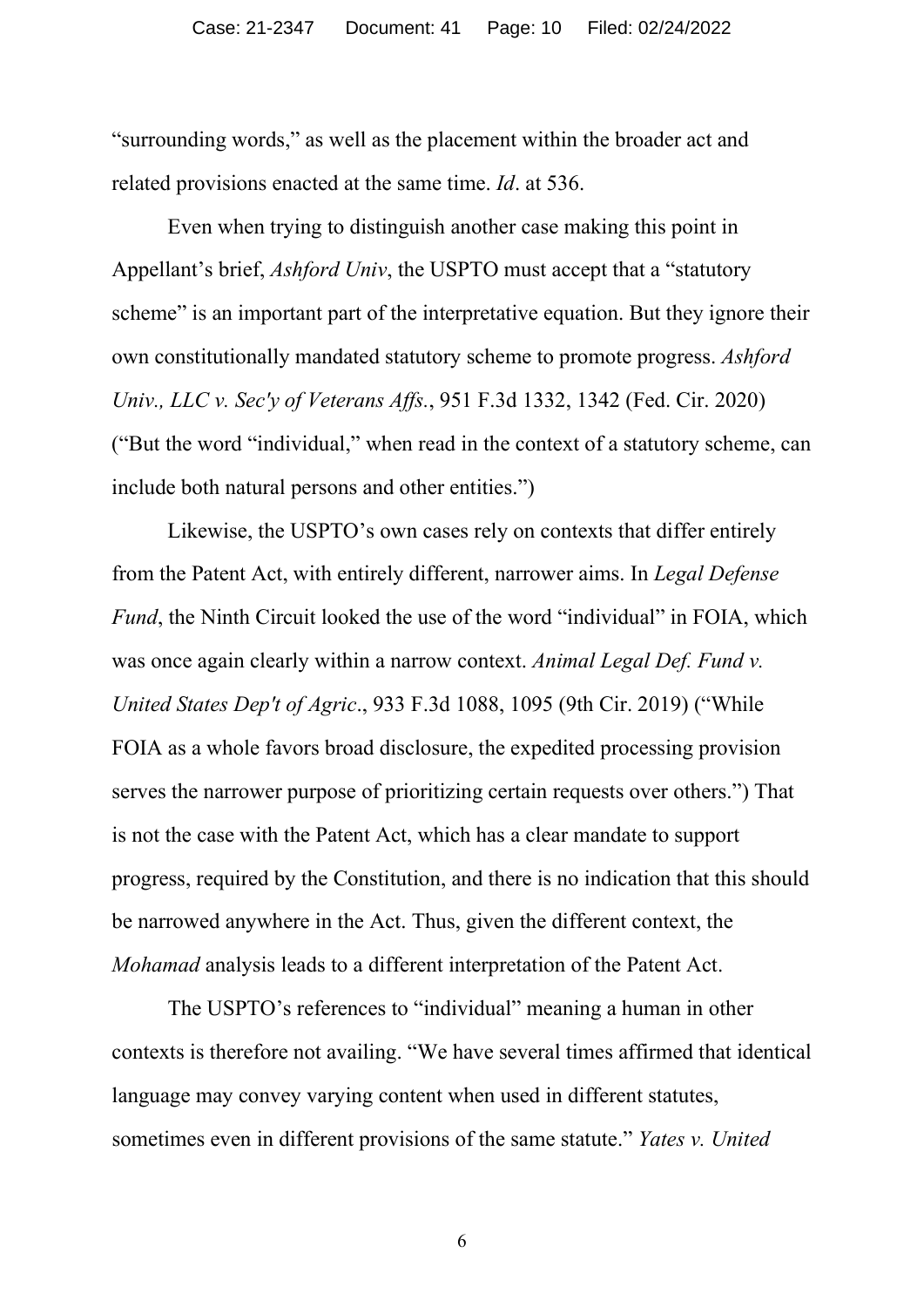*States*, 574 U.S. at 537.

# 2. *Looking at the Provisions of the Patent Act As A Whole, the Context Clearly Requires That an AI Can Be an Inventor Due To Broad Language that Supports Innovation*

Looking at the definitions relevant to inventorship, the context is as broad as possible, as long as there is an invention: "Whoever invents or discovers any new and useful process, machine, manufacture, or composition of matter, or any new and useful improvement thereof, may obtain a patent therefor, subject to the conditions and requirements of this title." 35 U.S.C. § 101. The definition of an inventor, reads in whole: "The term 'inventor' means the individual or, if a joint invention, the individuals collectively who invented or discovered the subject matter of the invention." 35 U.S.C. § 100(f). Looking at these foundational statutes together, the key is that the actual inventive entity should be designated as the inventor.<sup>3</sup> The result is properly and transparently designating inventorship, ensuring that a patent can be obtained, and ensuring appropriate entitlement to that property. This in turn incentivizes innovation, disclosure of inventions that might otherwise be kept as trade secrets, and the commercialization of new products based on those inventions.

This reading follows from the analysis in *Yates*. Because Congress placed the term "tangible object" inside limited-scope provisions relating to financial documents, it was also limited. In the present case, the Act, itself within the

<sup>&</sup>lt;sup>3</sup> This circuit's Bar Journal describes the legislative history on the definition of inventor as follows: "The AIA defines the word "inventor" in the new subsection (f) of § 100 to mean either a sole inventor or, in the case of a joint invention, the entire inventive **entity**." Joe Matal, A Guide to the Legislative History of the America Invents Act: Part I of II, 21 Fed. Circuit B.J. 435, 447 (2012) (emphasis added).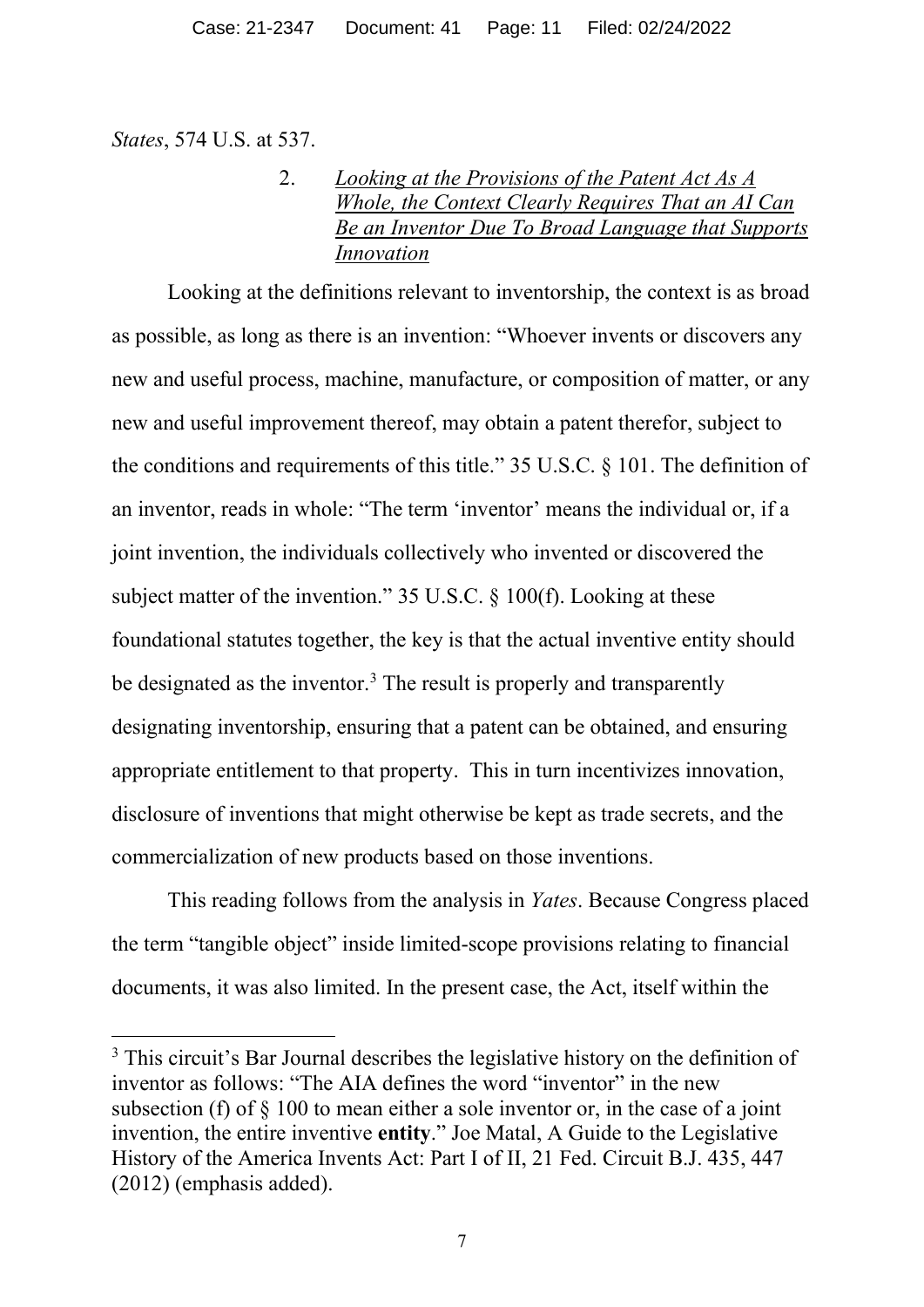context of the Constitution's broad mandate to support science and useful arts, sets forth broad, general language, without any explicit restrictions on who can invent whatsoever. As such, the most logical reading includes any actual inventive entity qualifying as an inventor. Here, DABUS invented the subject matter of the patent applications in question, with no claim that any natural person could qualify as an inventor.

The USPTO's appeal to a broader context looks to the oath requirement, but the law relating to oaths bolsters Thaler's argument. Both the Patent Act and regulations from the USPTO account for situations where the oath is not possible, and even so, *the correct inventor must still be listed*. 37 U.S.C. § 117 states that, "Legal representatives of deceased inventors and of those under legal incapacity may make application for patent upon compliance with the requirements and on the same terms and conditions applicable to the inventor." Thus, it is normal and accepted that patents can be granted in the case of inventors who have not provided an oath. In addition, inventors can lack capacity. Instead, the statute's overall design is to properly list the inventor even if the inventor cannot execute an oath and even if the inventor will never have any rights in the underlying application. Indeed, most inventions are never owned by inventors but rather vest directly in their employers.

37 CFR 1.43 states that "If an inventor is deceased or under legal incapacity, the legal representative of the inventor may make an application for patent on behalf of the inventor. If an inventor dies during the time intervening between the filing of the application and the granting of a patent thereon, the letters patent may be issued to the legal representative upon proper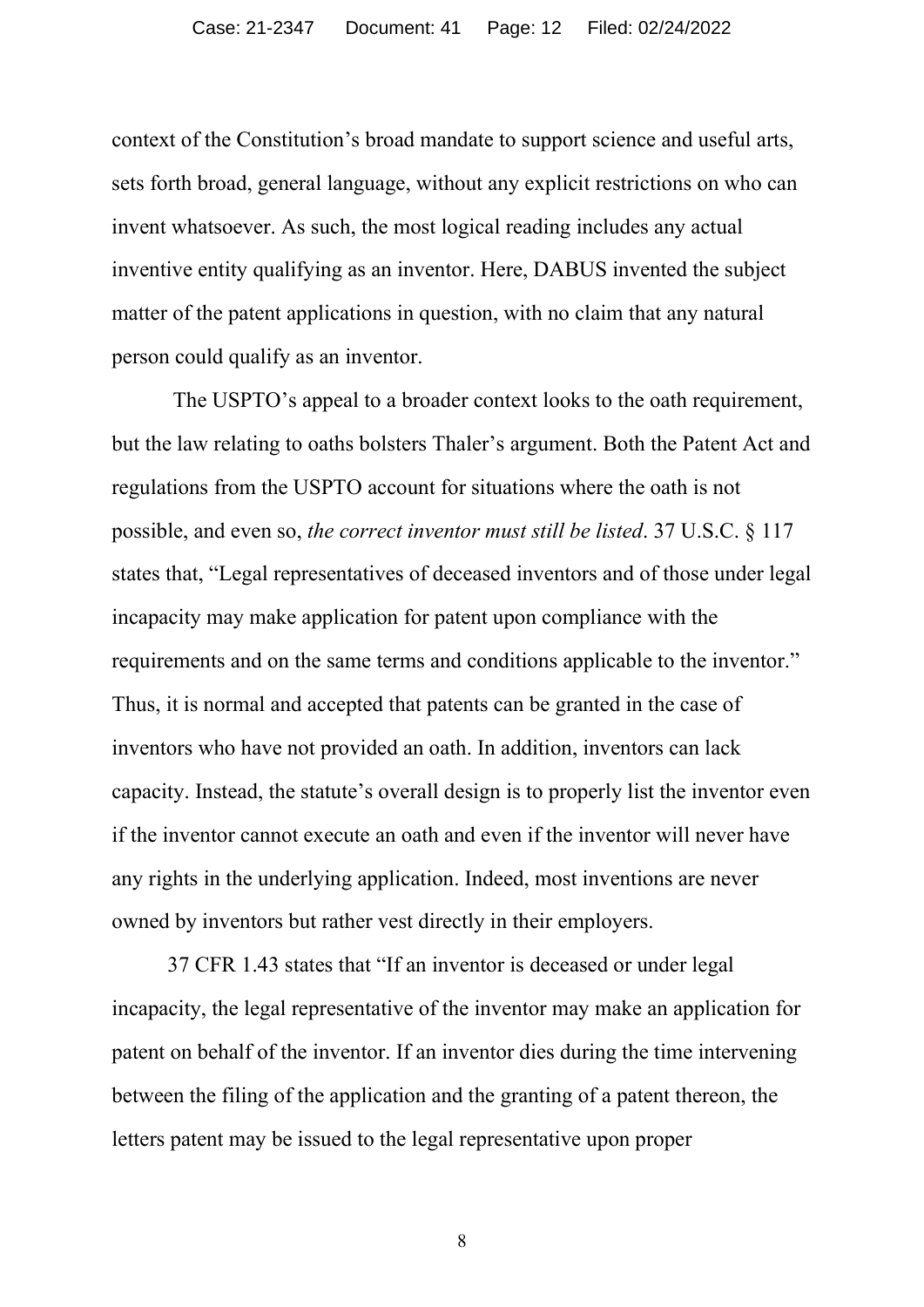intervention."

5 U.S.C. § 118 provides yet another instance where the inventor does not have to file for a patent. It reads: "Whenever an inventor refuses to execute an application for patent, or cannot be found or reached after diligent effort, a person to whom the inventor has assigned or agreed in writing to assign the invention or who otherwise shows sufficient proprietary interest in the matter justifying such action, may make application for patent on behalf of and as agent for the inventor on proof of the pertinent facts and a showing that such action is necessary to preserve the rights of the parties or to prevent irreparable damage; and the Director may grant a patent to such inventor upon such notice to him as the Director deems sufficient, and on compliance with such regulations as he prescribes."

Critically, a broad understanding of inventor is required by other sections of the Patent Act. USPTO does not even attempt to reconcile this with their narrow approach to inventorship—because they cannot. Section 103 could not be more explicit that the Act prohibits refusing a patent based on the manner in which an invention is made. 35 U.S.C. § 103 ("Patentability shall not be negated by the manner in which the invention was made.") Yet, by refusing to register a patent for an AI-Generated Invention, the USPTO expressly runs afoul of Section 103. Unlike the roundabout arguments made by the USPTO going to numerous interpretations of other statutes in other contexts, this *is* a plain prohibition in the Act itself, and it is telling that the USPTO does not even attempt to address this argument or this provision, and Section 103 is not even *cited* in the opposition, much less discussed.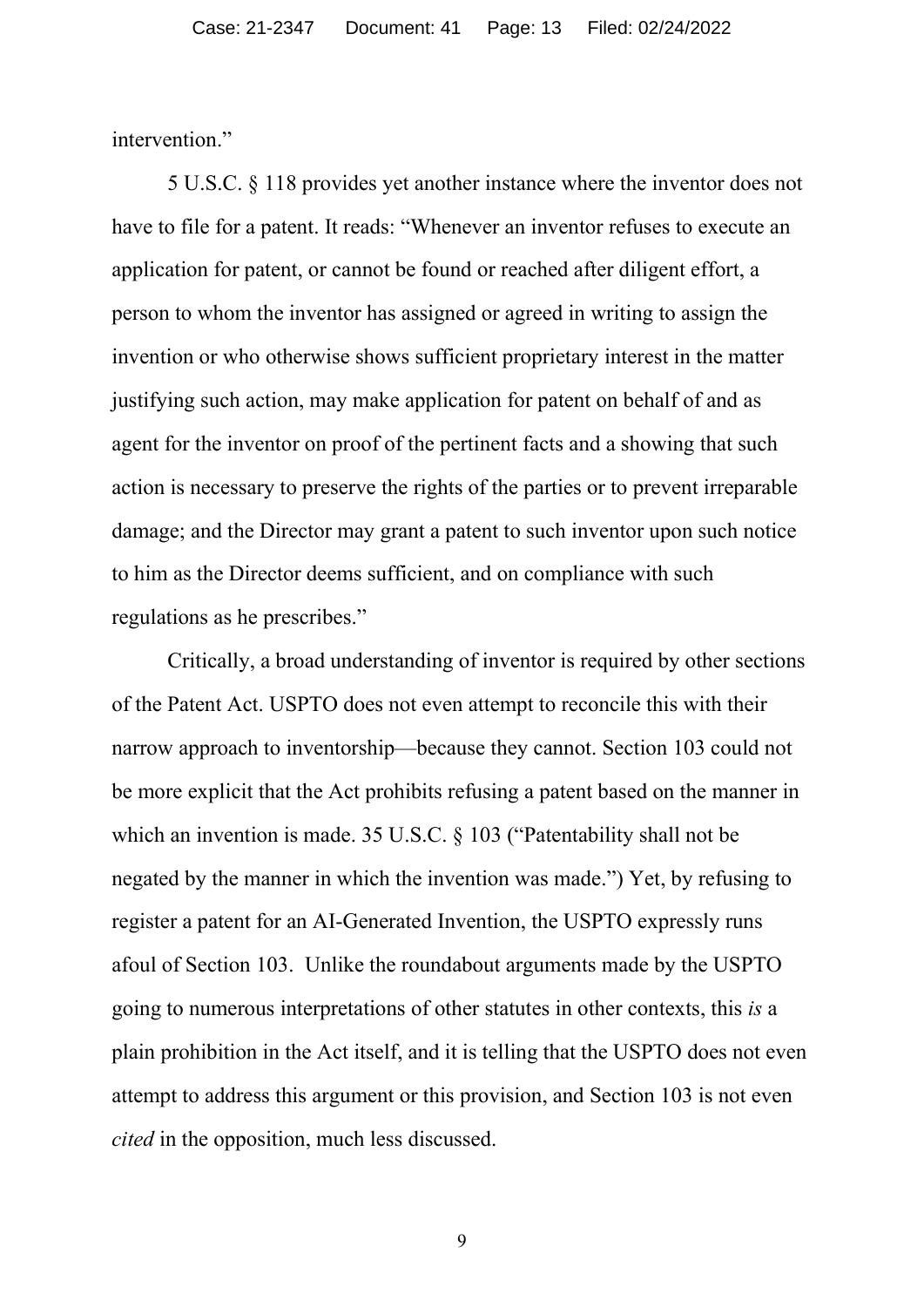Further, by violating Section 103, USPTO's new-found reading of the Patent Act "would produce an absurd and unjust result which Congress could not have intended." *Clinton v. City of New York*, 524 U.S. 417 (1998) (citing *Griffin* v. *Oceanic Contractors, Inc.,* 458 U. S. 564, 574 (1982) (holding that in context, "it is clear that Congress meant that word [individual] to be construed broadly to include corporations and other entities.")

## **B. The Patent Act's Purpose Is Critical For Understanding The Legal Nature Of Inventorship**

Thaler does not provide policy arguments to make a normative assessment of what the law *should* be, but instead addresses the implications of USPTO's decision to explain what the law *must* be, given the purpose of the Patent Act. USPTO has invented another strawman to dismiss and mischaracterize Thaler's arguments regarding the Constitution, constitutional avoidance, and statutory purpose as mere policy. However, while policy can be disregarded, statutory *purpose* has long been established as critical for understanding an ambiguous statute. Thus, while the intent of the statute and context makes the meaning of "inventor" clear and unambiguous to Thaler, should the Court find that the language is instead ambiguous, or that the USPTO's interpretation would result in an absurd outcome, policy as it relates to the statute's purpose is legally significant.

# 1. *Evolving Technology Can Render the Patent Act Ambiguous, Necessitating Interpretation Consistent With Statutory Purpose*

The Supreme Court has repeatedly noted that evolving technology can render a statute ambiguous, at which point a purpose-based analysis must be applied. "We have understood the provision to set forth general principles, the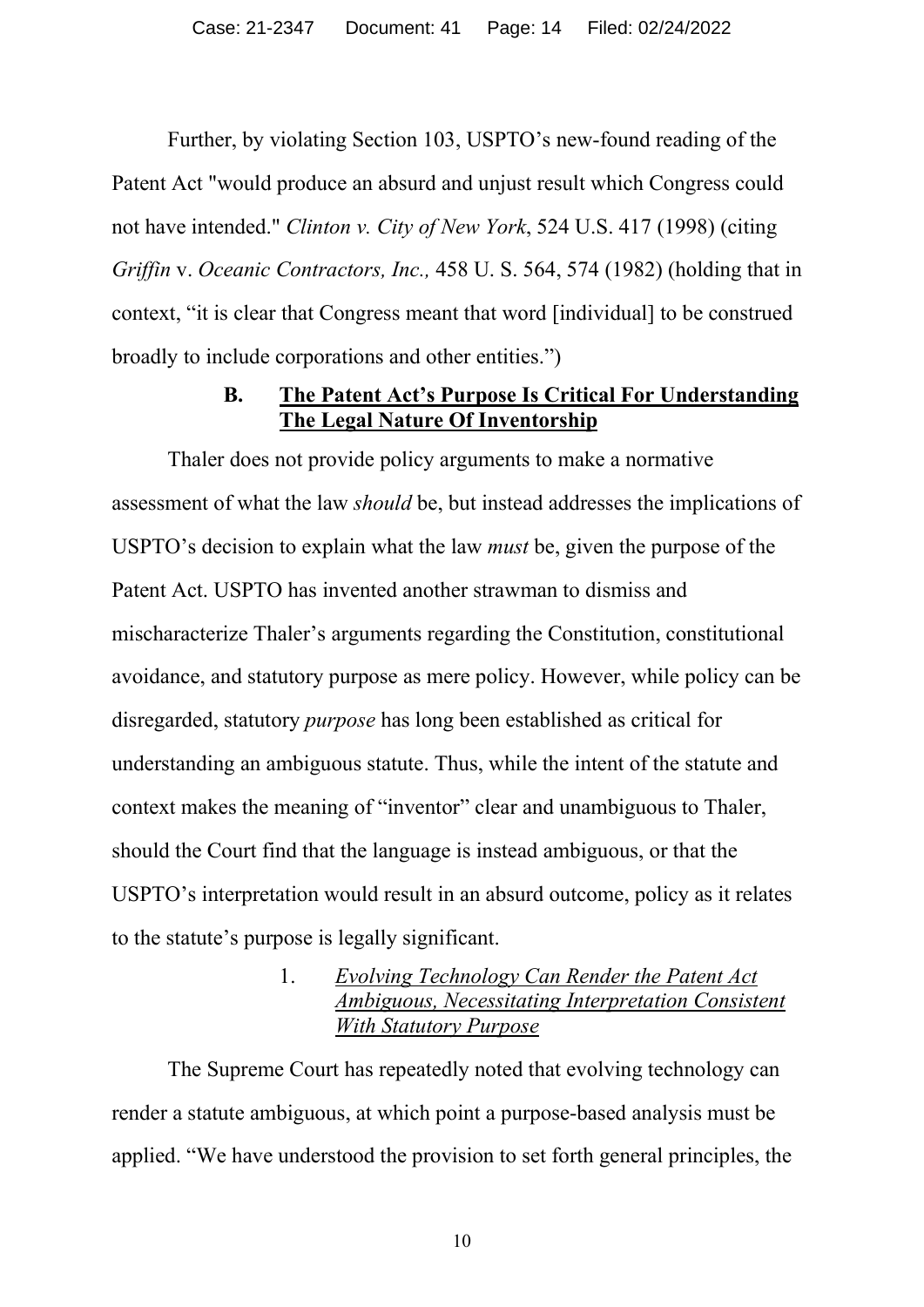application of which requires judicial balancing, depending upon relevant circumstances, including 'significant changes in technology.'" *Google LLC v. Oracle Am., Inc.*, 141 S. Ct. 1183, 1197 (2021) (quoting *Sony Corp. of America v. Universal City Studios, Inc.*, 464 U.S. 417, 430 (1984).) As explained by the Supreme Court regarding the Patent Act's sister Act, "When technological change has rendered its literal terms ambiguous, the Copyright Act must be construed in light of its basic purpose." *Twentieth Century Music Corp. v. Aiken*, 422 U.S. 151, 156 (1975). For instance, in *Aiken*, the issue was whether playing a radio in a restaurant constituted a performance and thus an infringement. The meaning of performance was therefore ambiguous given the technology invented after the 1909 Copyright Act. The Supreme Court held that playing a radio in a restaurant was not a "performance." *Id*. at 162. This was because of a simple logic that a passive listener cannot be a performer, and "those who listen do not perform, and therefore do not infringe." *Id*. at 159 (citation omitted).

The Supreme Court has directly stated that "our inquiry cannot be limited to ordinary meaning and legislative history, for this is a statute that was drafted long before the development of the electronic phenomena with which we deal here." *Fort. Corp. v. United Artists Television, Inc.*, 392 U.S. 390, 395 (1968). Thus, "[w]e must read the statutory language of 60 years ago in the light of drastic technological change." *Id*. In doing so, the Supreme Court defined an airing over its airwaves as a "performance" of copyright work. *Id*. Like *Aiken*, the court looked at the actual relationship between performers and listeners, to essentially determine what was going on within the ambit of the Act. The Court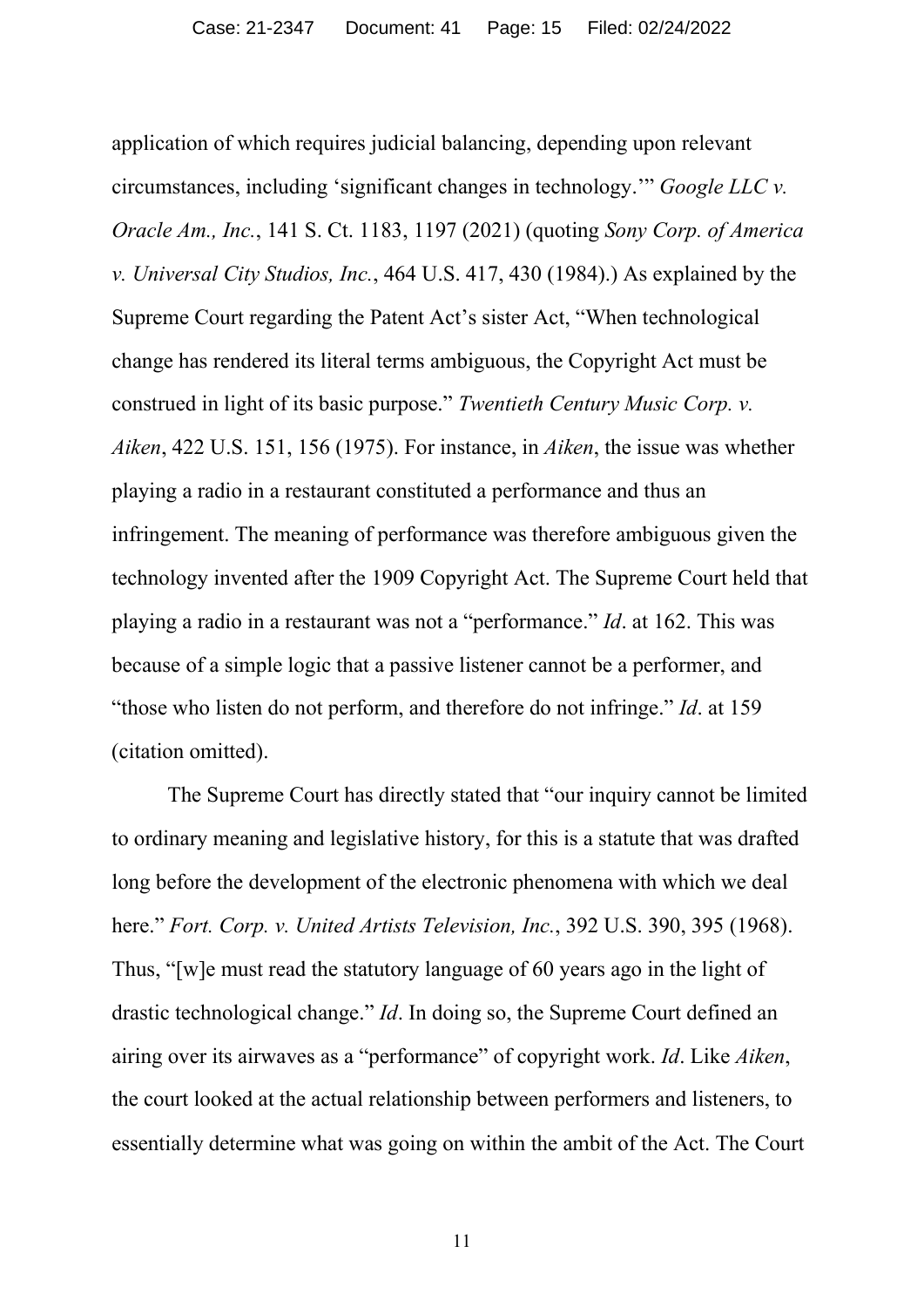reasoned that "while both broadcaster and viewer play crucial roles in the total television process, a line is drawn between them. One is treated as active performer; the other, as passive beneficiary." *Id*. at 399.

When the Patent Act was written, AI was incapable of invention. This has changed just as performances have changed over time. But the nature of the inventive act remains the same, as the USPTO concedes, such that an invention has an inventor, and there is a property right in a patentable invention. DABUS invented the inventions at issue, and DABUS is owned as property by Thaler. Thaler would own a piece of physical property manufactured by DABUS, Thaler owned the inventions as trade secrets prior to their disclosure in the applications, and Thaler should therefore own the patent applications on the inventions.

### 2. *Courts Look to Purpose to Interpret Ambiguous Statutes*

It is also long established that "where a literal interpretation contravenes the purpose of the statutory scheme, leads to an absurd result, or is ambiguous, the court will look beyond the express language of the statute." *Demko v. United States*, 44 Fed. Cl. 83, 87 (1999), *aff'd*, 216 F.3d 1049 (Fed. Cir. 2000). "[W]ords generally have different shades of meaning, and are to be construed if reasonably possible to effectuate the intent of the lawmakers; and this meaning in particular instances is to be arrived at, not only by a consideration of the words themselves, but by considering, as well, the context, the purposes of the law, and the circumstances under which the words were employed." *District of Columbia v. Carter,* 409 U.S. 418, 420 (1973) (citations omitted); *Rex v. United States*, 53 Ct. Cl. 320, 331 (1918), *aff'd*, 251 U.S. 382 (1920) ("If the statute is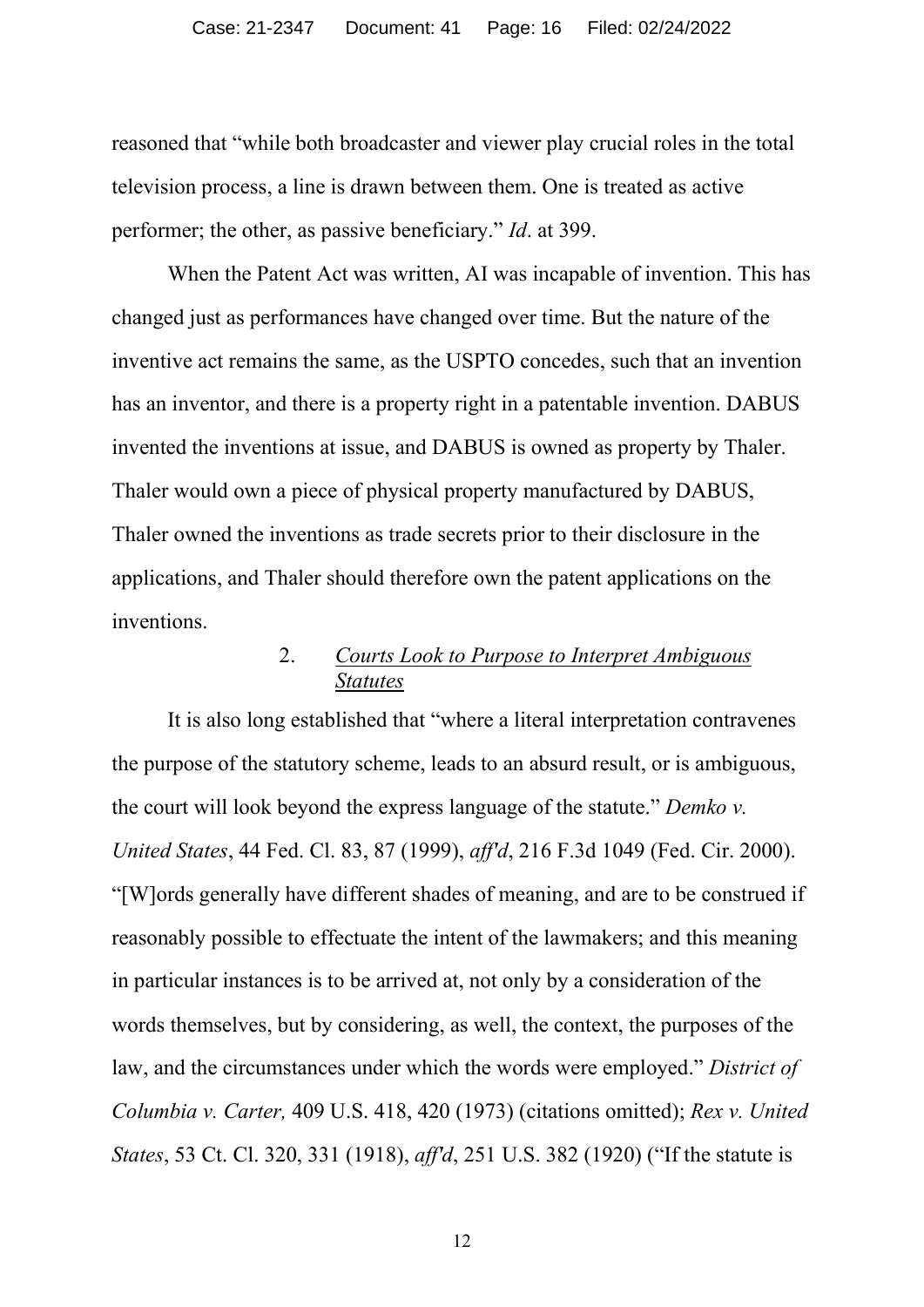ambiguous and subject to construction, the primary duty of the court is to ascertain the intended purpose of the statute…").

The USPTO's own cited cases agree that when there is ambiguity, courts should look beyond the four corners of the statute. *See BedRoc Ltd., LLC v. United States*, 541 U.S. 176, 183 (2004) ("Thus, our inquiry begins with the statutory text, and ends there as well *if the text is unambiguous*.) (emphasis added); *Horner v. Jeffrey*, 823 F.2d 1521, 1532 (Fed. Cir. 1987) (noting that no party argued the statute was ambiguous, but noted that case law that states that "a clear and *unambiguous* statute speaks for itself") (quoting *Selman v. United States*, 498 F.2d 1354, 1356 (Ct. Cl. 1974)) (emphasis added).

Likewise in *Sandoz Inc*. the Court held that it cannot use policy arguments to "set aside a statute's plain language," *Sandoz Inc. v. Amgen Inc.*, 137 S. Ct. 1664, 1678 (2017), but it does not say that purpose cannot be considered to interpret an ambiguous statute. The *Fisons* opinion, cited by the USPTO goes even further, explaining that plain language can be overcome by a clear purpose, completely in contravention of the USPTO's argument. *See Fisons plc v. Quigg*, 876 F.2d 99, 101 (Fed. Cir. 1989) (Stating that plain language can be overcome when "a contrary legislative intent is clearly shown by the legislative history."). As explained in the Appellant's Opening Brief, a broad interpretation of the term inventor is required to be consistent with the legislative purpose of the Patent Act. (Opening Br. at 23-29)

# 3. *Constitutional Avoidance Is Also Relevant for Interpretation of the Patent Act*

Constitutional avoidance is a canon that essentially acts as a tiebreaker to limit the risk of unconstitutional laws and was fully discussed in Appellant's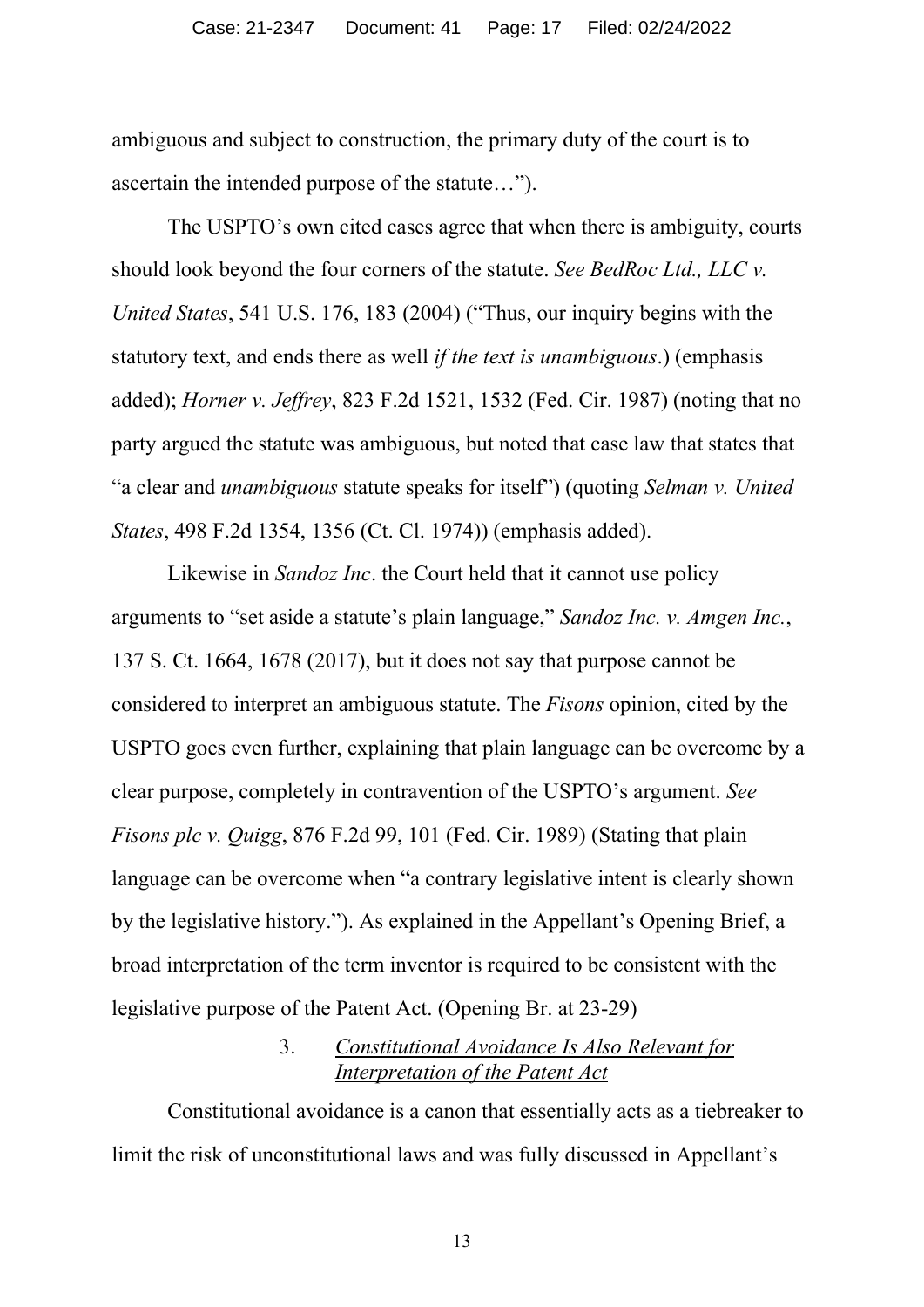Opening Brief. (Opening Br. at 39-41.) A constitutional purpose is therefore also relevant to avoid the very litigations that arose in the cases cited by the USPTO. Instead of addressing Appellant's actual argument, the USPTO's counterargument is predicated on first assuming their interpretation of the "plain language" of the Act is correct.<sup>4</sup> Thus, taking that as a given, they argue that the Patent and Copyright Clause cannot be used to change the law that Congress wrote, but again, this puts the cart before the horse.

Having misstated Thaler's argument once more, the USPTO cites to inapt cases. Neither *Eldred* nor *Figueroa* involve constitutional avoidance, but rather attempts to use the Constitution to undo clear, unambiguous acts of Congress requiring no interpretation. In *Eldred v. Ashcroft*, the Court considered whether an extension of copyright was constitutional. 537 U.S. 186, 205; 208 (2003). This has nothing to do with the case at bar, because there was no statutory interpretation at issue, the question was simply the constitutionality of a clear and simple extension. *Id*. Likewise, in *Figueroa v. United States,* Congressional

<sup>&</sup>lt;sup>4</sup> The USPTO refers to its "comprehensive report," regarding the impact of considering AIs as inventors. Critically, this report came *after* the USPTO denied Thaler's applications. In addition, similar consultations with similar submissions have generated quite different conclusions. E.g., Consultation outcome. Government response to call for views on artificial intelligence and intellectual property. Updated 23 March 2021

https://www.gov.uk/government/consultations/artificial-intelligence-andintellectual-property-call-for-views/government-response-to-call-for-views-onartificial-intelligence-and-intellectual-property ("In relation to patents, many respondents felt that current conditions to establish the inventor may act as a barrier to innovation as the use of AI systems increases. Some argued that inventorship criteria may impact patent availability, with less incentive to invest in AI research and less transparency in the innovation process. There was general agreement that patents have an important role to protect and support AI innovation.").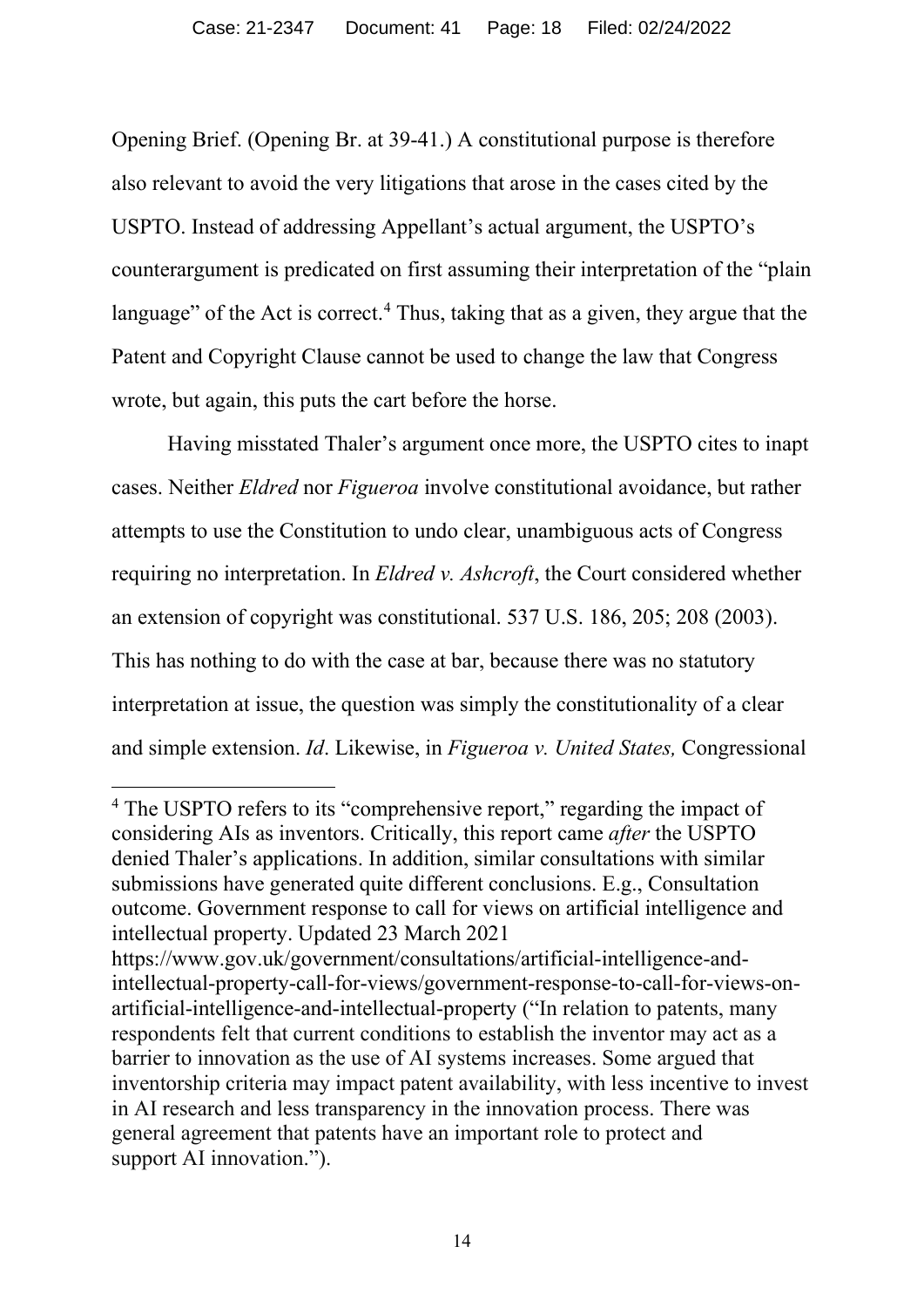action diverting patent fees to non-patent purposes was challenged. 466 F.3d 1023, 1031-32 Once again, interpretation was not at issue, but rather direct Congressional action. *Id*.

The USPTO repeats this mistake when relying on *Bonito Boats, Inc. v. Thunder Craft Boats, Inc.*, 489 U.S. 141 (1989). The USPTO draws the wrong principle from the case, as it does not stand for the Supreme Court's skepticism toward the Patent and Copyright Clause limiting Congress. Instead, the case concerns state versus federal action and clarifies that Congress may strike a balance between "exploit[ing] the full potential of our inventive resources and the . . . incentive to deploy those resources," *Id*. at 152. *Bonito Boats* concerns an "explicit" choice by Congress to not extend a specific "protection to industrial designs." *Id*. at 167.

However, the present case does not seek to override a particular Congressionally mandated balance. USPTO instead seeks to prohibit an entire category of inventive activity from receiving protection without any explicit evidence of Congressional support. Not only has USPTO never provided any support for Congress desiring to prohibit patents on AI-Generated Inventions, they have never once posited a single suggestion as to how prohibiting protection could promote innovation. This makes barring patents on AI-Generated Inventions arbitrary and capricious rather than a reasoned, explicit congressional scheme. The bottom line is *Bonito Boats* agrees that the need for innovation *does* limit Congress, and, while the Court may not second guess a scheme weighed out to support this innovation, there does need to be such a scheme, which the USPTO has never shown.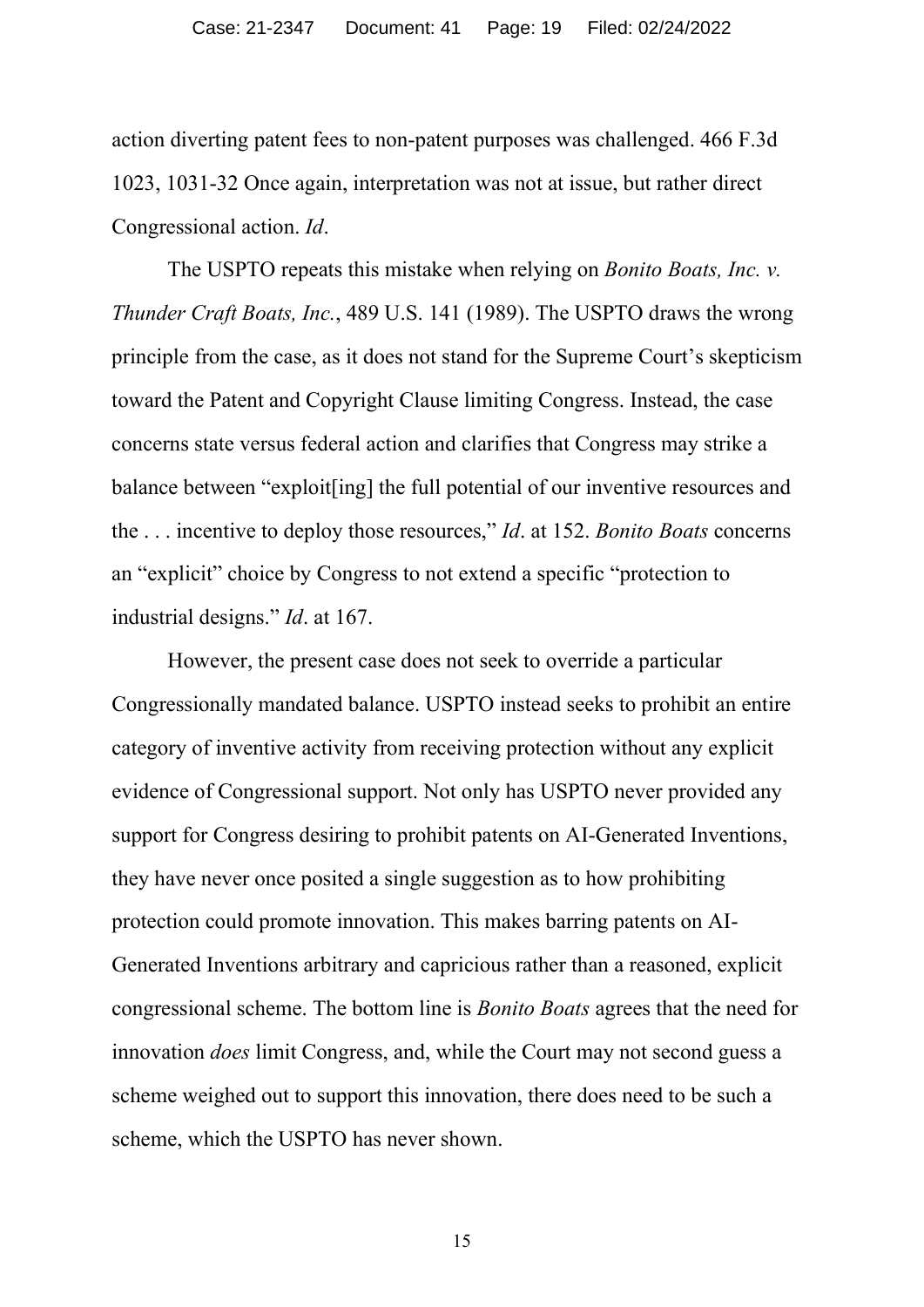Simply put, the USPTO's cases and arguments never address Thaler's argument as to purposive interpretation of the Patent Act, and they never address the application of the constitutional avoidance canon in statutory interpretation, which should be used to avoid *potentially* unconstitutional reading of the statute.<sup>5</sup> Progress is served by broad construction of inventorship, as has been previously discussed in *Diamond* to achieve the statutory goal of promoting 'the Progress of Science and the useful Arts'. *Diamond v. Chakrabarty*, 447 U.S. at 315. Applying this principle, the Court held that a categorical rule denying patent protection for "inventions in areas not contemplated by Congress . . . would frustrate the purposes of the patent law." *Id*. at 315. There is no need to apply the Constitution to overturn a statute when the two can clearly be read in harmony.

Likewise, the reference to foreign courts is based on elucidating a shared statutory purpose, as Thaler does not suggest that the statutory interpretation of the language of foreign courts can be directly applied. But given that the language is not unambiguous, the discussion as to the reasonable interpretation of the Patent Act given a shared purpose toward innovation remains valid. It simply points to the fact that the USPTO did not address Thaler's arguments, choosing instead to impugn numerous strawmen.

<sup>&</sup>lt;sup>5</sup> As previously noted, the interpretation of the Patent Act meriting Supreme Court review as to constitutionality, regardless of the outcome, is itself in clear violation of the Constitutional avoidance canon, which requires that the statute be interpreted in a way that is "fairly possible" to avoid the mere question simply when there is "serious doubt" about constitutionality. *Veterans4You LLC v. United States*, 985 F.3d 850, 860-61 (Fed. Cir. 2021) (citations omitted).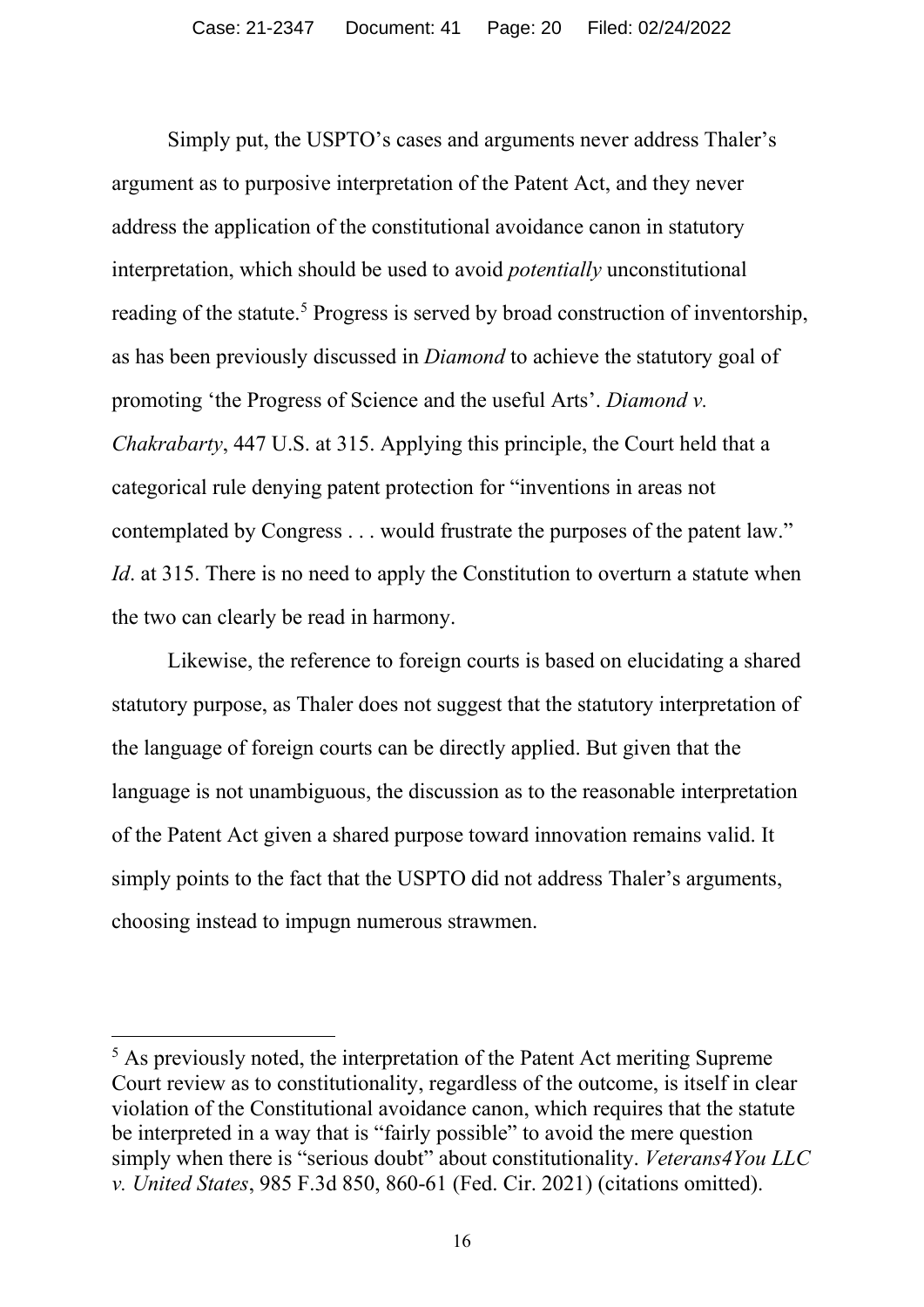# **C. The USPTO Is Not Entitled to Skidmore Deference As It Has Not Maintained a Interpretative View of Language It Maintains Is Plain**

Appellee does not disagree with the standard to obtain Skidmore deference, but the parties disagree as to how much consideration the USPTO showed in denying DABUS' Applications. The USPTO argues that it is entitled to Skidmore deference because it claims it issued a well-reasoned opinion that specifically addressed the arguments that Thaler raised. This is not accurate. USPTO rendered a conclusory order based on a narrow and prohibited reading of the statute.

As discussed in the Appellant's Opening Brief, the USPTO's first argument was to say that reference to the pronoun "whoever" justified an inventor being a human. (Appx347, Appx598.) The USPTO also relied on similar argument as to the use of "himself" and "herself" with regard to the with regard to oaths. *Id*. This was the entire "plain reading" argument in the USPTO's decision. Now, in the USPTO's responsive brief, it has jettisoned this argument in footnote 4, arguing that the pronouns are of "far less interpretative value." (Opening Br. at 23.) Yet, despite taking a different approach to argue for plain language, the USPTO is arguing this analysis was extensive enough for Skidmore deference.

Inconsistency weighs against *Skidmore* deference. *See Skidmore v. Swift & Co.*, 323 U.S. 134, 140 (1944) ("The weight of such a judgment in a particular case will depend upon the thoroughness evident in its consideration, the validity of its reasoning, its consistency with earlier and later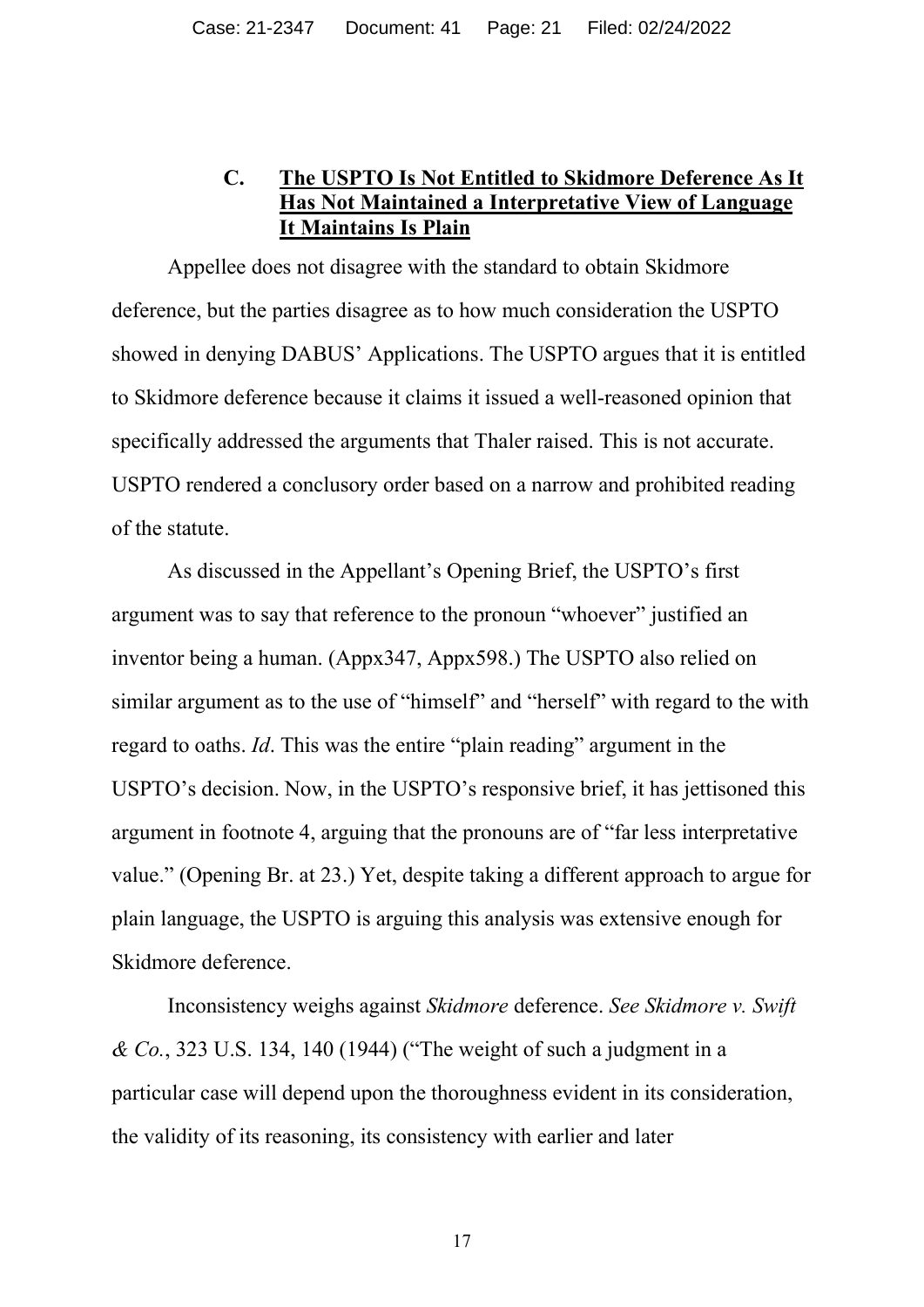pronouncements, and all those factors which give it power to persuade.") Here, the USPTO is not even consistent within one controversy or its own opposition brief, much less earlier and later pronouncements, which is especially important when plain language is the primary argument raised by the USPTO. It appears instead that the USPTO without much consideration determined the plain language stated its conclusion, then it found alternate methods of reading the same language to create a new argument with the same conclusion.

## **III. CONCLUSION**

For the foregoing reasons, this Court should reverse the District Court's decision and remand the case for further proceedings.

Dated: February 24, 2022 Respectfully Submitted,

/s/ Ryan Abbott

Ryan Abbott

Ryan Abbott, Esq. Brown, Neri, Smith & Khan, LLP 11601 Wilshire Blvd., Ste. 2080 Los Angeles, CA 90025 Phone: (310) 593-9890 Fax: (310) 593-9980

*Attorney for Plaintiff-Appellant*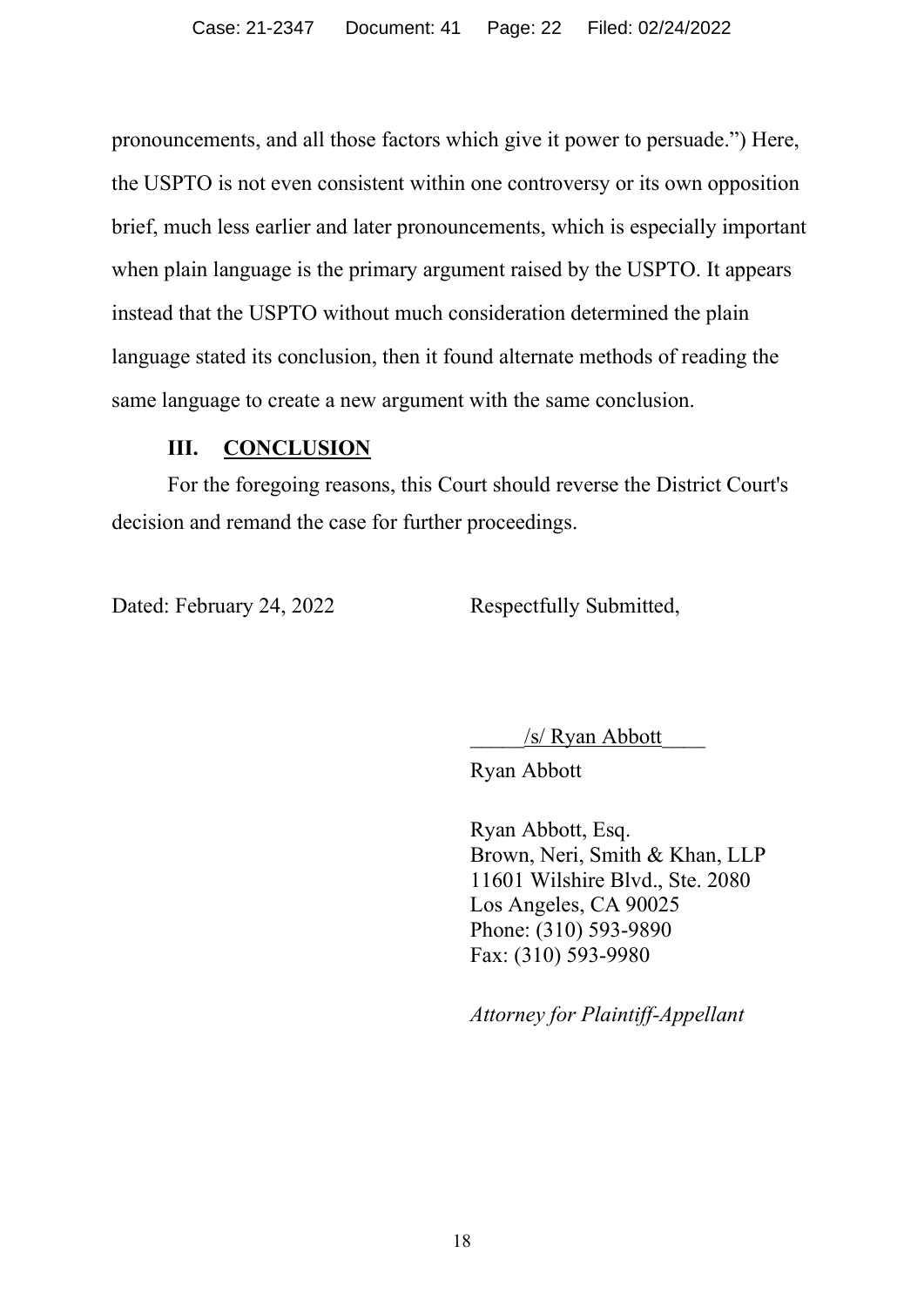Case: 21-2347 Document: 41 Page: 23 Filed: 02/24/2022

# CERTIFICATE OF SERVICE

I hereby certify that I served a copy of this brief on counsel of record for

Appellees on February 24, 2022 by CM/ECF.

Dated: February 24, 2022

/s/ Ryan Abbott

Los Angeles, California

Ryan Abbott

Ryan Abbott, Esq. Brown, Neri, Smith & Khan, LLP 11601 Wilshire Blvd., Ste. 2080 Los Angeles, CA 90025 Phone: (310) 593-9890 Fax: (310) 593-9980

*Attorneys for Plaintiff-Appellant*